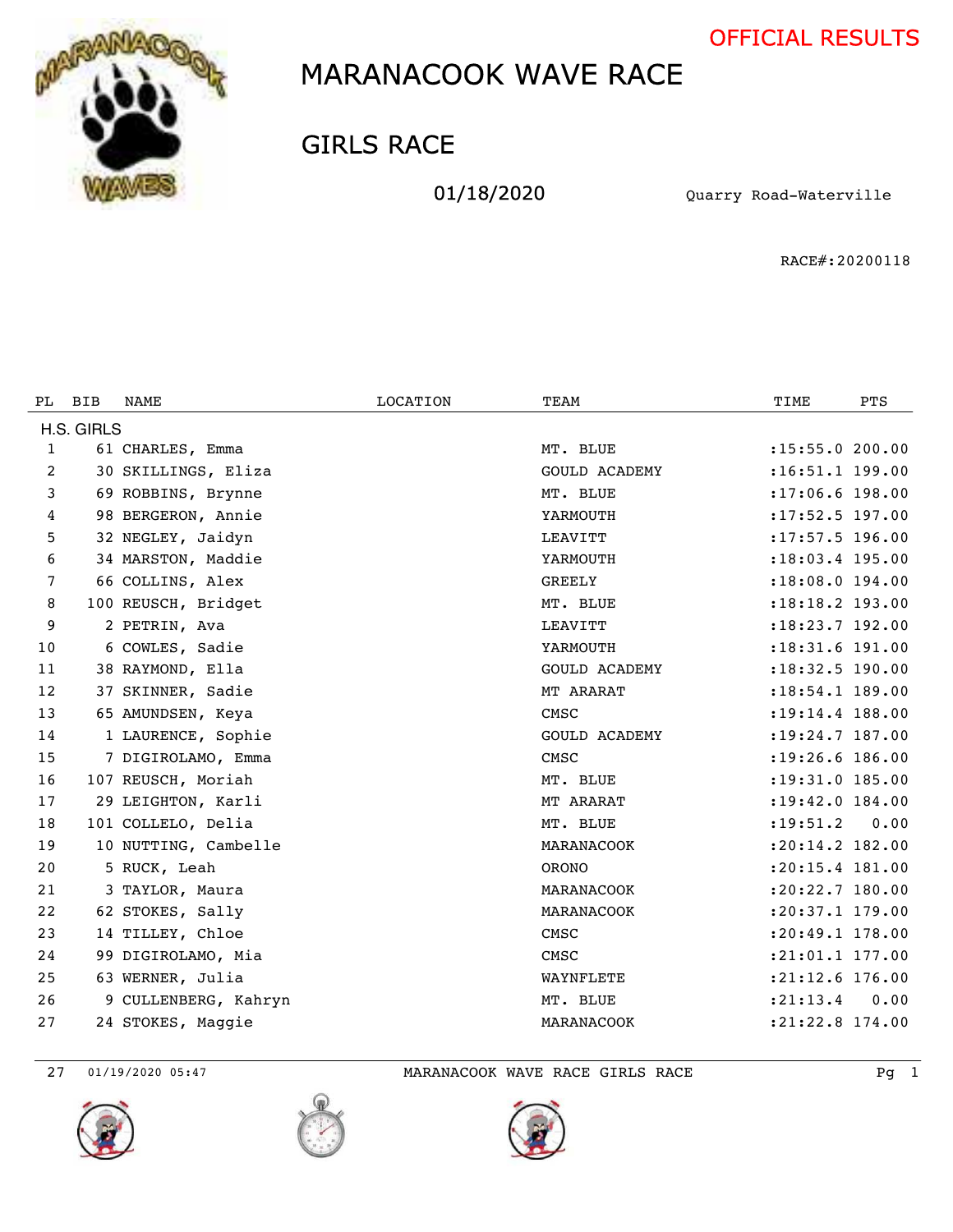| PL | <b>BIB</b> | NAME                    | <b>LOCATION</b> | TEAM          | TIME                | PTS  |
|----|------------|-------------------------|-----------------|---------------|---------------------|------|
|    | H.S. GIRLS |                         |                 |               |                     |      |
| 28 |            | 60 KIDD, Emily          |                 | MT ABRAM      | $: 21: 25.6$ 173.00 |      |
| 29 |            | 72 BADEAU, Jenna        |                 | MARANACOOK    | : 21: 27.2          | 0.00 |
| 30 |            | 20 SOLMOS, Sophia       |                 | YARMOUTH      | $: 21: 31.3$ 171.00 |      |
| 31 |            | 75 CRAMER, Abbie        |                 | MT. BLUE      | : 21: 45.9          | 0.00 |
| 32 |            | 95 PETRIN, Iris         |                 | LEAVITT       | :21:51.3 170.00     |      |
| 33 |            | 71 GILL, Allie          |                 | CAMDEN HILLS  | :21:54.2 169.00     |      |
| 34 |            | 22 FULTON, Jane         |                 | YARMOUTH      | : 21: 57.2          | 0.00 |
| 35 |            | 74 LIMBERGER, Anne Mari |                 | CMSC          | : 22:01.8           | 0.00 |
| 36 |            | 44 THORNTON, Anna       |                 | YARMOUTH      | : 22:03.4           | 0.00 |
| 37 |            | 16 HARMON, Molly        |                 | MT. BLUE      | : 22:09.0           | 0.00 |
| 38 |            | 82 WALLINGFORD, Izabell |                 | CMSC          | : 22: 17.6          | 0.00 |
| 39 |            | 115 WOTTON, Nellie      |                 | MT. BLUE      | : 22: 21.5          | 0.00 |
| 40 |            | 83 CANNELL, Lily        |                 | MARANACOOK    | : 22: 24.7          | 0.00 |
| 41 |            | 106 DIGIROLAMO, Cara    |                 | CMSC          | : 23: 05.1          | 0.00 |
| 42 |            | 42 ST. GERMAIN, Evelyn  |                 | MARANACOOK    | : 23: 10.4          | 0.00 |
| 43 |            | 4 ALLEN, Sam            |                 | WINTHROP      | :23:17.7 163.00     |      |
| 44 |            | 21 LILLY, Eve           |                 | CMSC          | : 23: 24.1          | 0.00 |
| 45 |            | 25 BASS, Krista         |                 | <b>ORONO</b>  | :23:38.7 162.00     |      |
| 46 |            | 94 JOYCE, Kamryn        |                 | MT. BLUE      | : 23: 39.0          | 0.00 |
| 47 |            | 80 GERBI, Megan         |                 | <b>ORONO</b>  | :23:52.7 161.00     |      |
| 48 |            | 93 LAMONTANGE, Clara    |                 | EDWARD LITTLE | : 23:54.0 160.00    |      |
| 49 |            | 31 GIAMPIETRO, Daphne   |                 | MT. BLUE      | : 23: 58.5          | 0.00 |
| 50 |            | 102 DENING, Ali         |                 | LEAVITT       | :24:00.2 159.00     |      |
| 51 |            | 19 EMERY, Alexis        |                 | WINTHROP      | :24:04.8 158.00     |      |
| 52 |            | 79 HOLMAN, Claire       |                 | MARANACOOK    | : 24:08.9           | 0.00 |
| 53 |            | 85 STOCCO, Grace        |                 | CMSC          | : 24:28.3           | 0.00 |
| 54 |            | 27 CATERINE, Lexie      |                 | YARMOUTH      | : 24:29.0           | 0.00 |
| 55 |            | 70 CABRAL, Courtney     |                 | LEAVITT       | : 24: 41.1          | 0.00 |
| 56 |            | 41 JOHNSON, Alley       |                 | CAMDEN HILLS  | :24:53.7 156.00     |      |
| 57 |            | 48 MACGREGOR, Ellery    |                 | LEAVITT       | : 24:54.9 0.00      |      |
| 58 |            | 87 LUCAS, Emily         |                 | MARANACOOK    | : 25: 12.9          | 0.00 |
| 59 |            | 18 CRAY, Ashley         |                 | MARANACOOK    | : 25: 28.6          | 0.00 |
| 60 |            | 103 BRANAGAN, Rosemary  |                 | MARANACOOK    | : 25:34.9           | 0.00 |
| 61 |            | 77 HAYLOCK, Ruby        |                 | LEAVITT       | : 25: 44.6          | 0.00 |
| 62 |            | 35 RUSZKAI, Grace       |                 | GREELY        | $: 25:59.7$ 154.00  |      |
| 63 |            | 97 NELSON, Ruby         |                 | MARANACOOK    | : 26:34.4           | 0.00 |
| 64 |            | 17 KESSER, Shiyan       |                 | CAMDEN HILLS  | :26:48.6 153.00     |      |
| 65 |            | 96 THORN, Katie         |                 | CAMDEN HILLS  | $: 27:06.2$ 152.00  |      |
| 66 |            | 28 JENKINS, Amanda      |                 | YARMOUTH      | : 27: 43.3          | 0.00 |
| 67 |            | 81 ERICSON, Grace       |                 | YARMOUTH      | : 27: 53.2          | 0.00 |
| 68 |            | 55 LAVOIE, Abigayle     |                 | LEAVITT       | : 28:03.9           | 0.00 |
| 69 |            | 43 WISE, Amneh          |                 | ORONO         | :28:45.5 151.00     |      |
| 70 |            | 46 VINCENT, Lily        |                 | EDWARD LITTLE | :28:48.1 150.00     |      |

70 01/19/2020 05:47 MARANACOOK WAVE RACE GIRLS RACE Pg 2





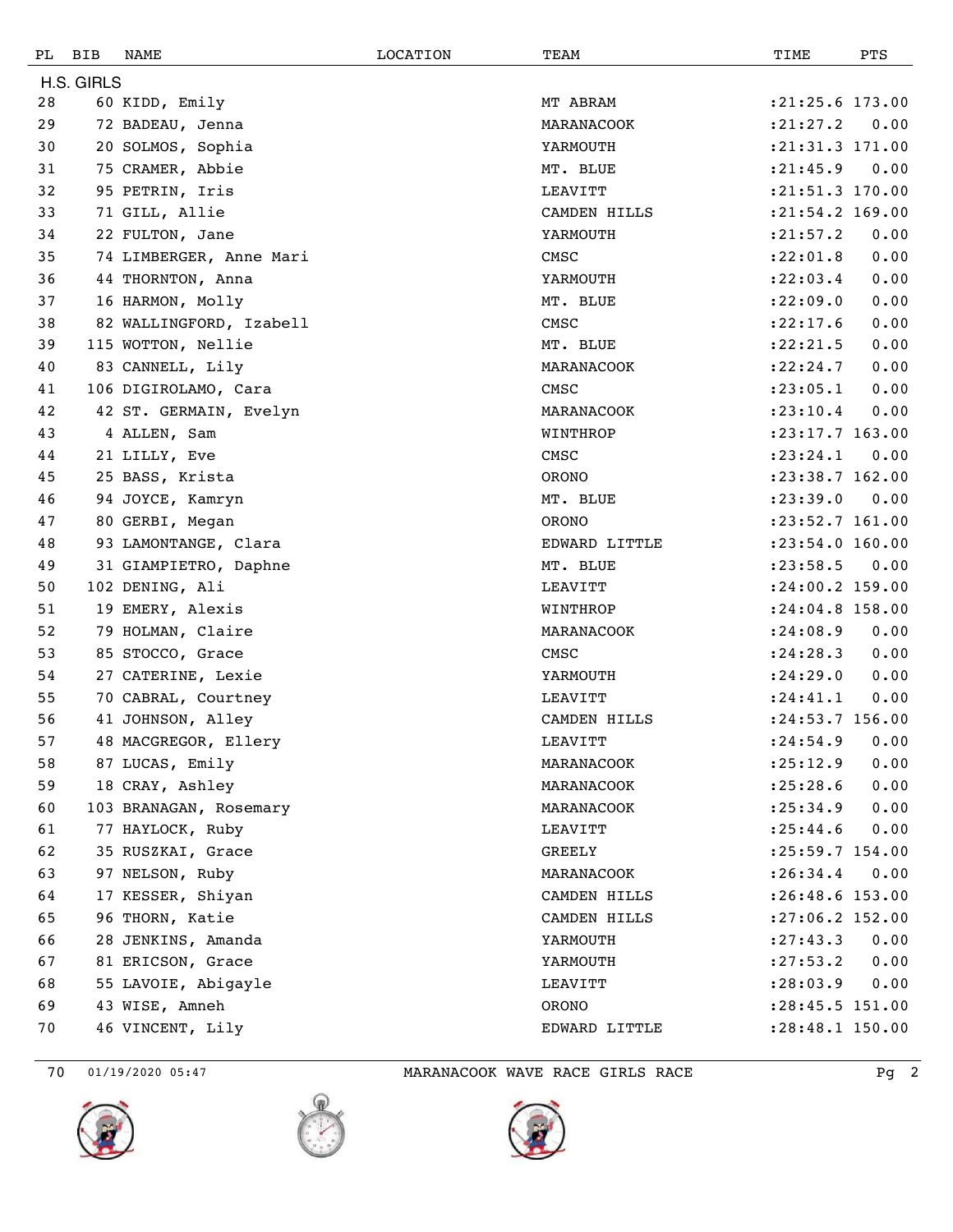| PL | <b>BIB</b>     | NAME                    | LOCATION | TEAM                 | TIME                          | PTS  |
|----|----------------|-------------------------|----------|----------------------|-------------------------------|------|
|    | H.S. GIRLS     |                         |          |                      |                               |      |
| 71 |                | 56 NELSON, Lillian      |          | CAMDEN HILLS         | : 29: 13.6                    | 0.00 |
| 72 |                | 49 COGNARD, Delia       |          | CAMDEN HILLS         | : 29:18.1                     | 0.00 |
| 73 |                | 88 LATTIN, Murial       |          | WINTHROP             | :29:42.6 147.00               |      |
| 74 |                | 68 MACKAY, Alice        |          | MT ABRAM             | :30:31.0 146.00               |      |
| 75 |                | 58 PANICI, Annalise     |          | <b>GREELY</b>        | :30:39.8 145.00               |      |
| 76 |                | 50 WINTERS, Zahavah     |          | ORONO                | :30:51.4                      | 0.00 |
| 77 |                | 105 CHAMBERS, Lidiya    |          | YARMOUTH             | :30:54.7                      | 0.00 |
| 78 |                | 89 KANE, Kusha          |          | MARANACOOK           | :31:37.3                      | 0.00 |
| 79 |                | 15 ALFORD, Chaia        |          | <b>GOULD ACADEMY</b> | :31:45.4 143.00               |      |
| 80 |                | 23 COGNARD, Chloe       |          | CAMDEN HILLS         | :31:59.4                      | 0.00 |
| 81 |                | 59 OAKES, Genevieve     |          | <b>GREELY</b>        | :33:32.2 142.00               |      |
| 82 |                | 54 GRANT, Julia         |          | SPRUCE MT            | :33:35.7 141.00               |      |
| 83 |                | 52 RAMSEYER, Kate       |          | <b>GREELY</b>        | :33:52.6                      | 0.00 |
| 84 |                | 117 DOW, Phoebe         |          | WINTHROP             | :34:19.5 139.00               |      |
| 85 |                | 90 MAY, Olivia          |          | YARMOUTH             | :35:25.0                      | 0.00 |
| 86 |                | 108 WILLIAMS, Savannah  |          | DIRIGO               | :37:22.9 138.00               |      |
| 87 |                | 73 MOEYKINS, Caitlin    |          | ORONO                | :42:40.6                      | 0.00 |
| 88 |                | 78 CORTESE, Eliana      |          | CAMDEN HILLS         | :59:51.7                      | 0.00 |
|    | 88             |                         |          |                      |                               |      |
|    | Did Not Finish |                         |          |                      |                               |      |
|    |                | 112 GILROY, Macy        |          | YARMOUTH             | : 0.0                         | 0.00 |
|    |                |                         |          |                      |                               |      |
|    | Did Not Start  |                         |          |                      |                               |      |
|    |                | 8 WILSON, Laura         |          | <b>GOULD ACADEMY</b> | : 0.0<br>$\ddot{\cdot}$       | 0.00 |
|    |                | 11 DEMING, Maya         |          | WINTHROP             | : 0.0                         | 0.00 |
|    |                | 12 SANDBERG, Clara      |          | WAYNFLETE            | : 0.0<br>$\ddot{\phantom{a}}$ | 0.00 |
|    |                | 13 SMITH, Lindsey       |          | YARMOUTH             | : 0.0<br>$\ddot{\cdot}$       | 0.00 |
|    |                | 26 WAGG, Emily          |          | WAYNFLETE            | : 0.0<br>$\ddot{\cdot}$       | 0.00 |
|    |                | 33 BLISS, Kaitlyn       |          | WAYNFLETE            | : 0.0<br>$\ddot{\cdot}$       | 0.00 |
|    |                | 36 AMUNDSEN, Surya      |          | CMSC                 | : 0.0                         | 0.00 |
|    |                | 39 DOYLE, Haven         |          | MT. BLUE             | : 0.0                         | 0.00 |
|    |                | 40 DUTIL, Morghan       |          | LEAVITT              | : 0.0                         | 0.00 |
|    |                | 45 CIEMBRONIEWICZ, Cami |          | MT ARARAT            | : 0.0<br>$\ddot{\phantom{a}}$ | 0.00 |
|    |                | 47 MEDINA, Daniela      |          | MT. BLUE             | : 0.0                         | 0.00 |
|    |                | 51 GALBRAITH, Samantha  |          | <b>GREELY</b>        | : 0.0                         | 0.00 |
|    |                | 53 CARTER, Ella         |          | MT ARARAT            | : 0.0                         | 0.00 |
|    |                | 57 PSYHOGEOS, Mary      |          | YARMOUTH             | : 0.0<br>$\ddot{\cdot}$       | 0.00 |
|    |                | 64 EDWARDS, Poppy       |          | YARMOUTH             | : 0.0                         | 0.00 |
|    |                | 67 JENKINS, Paige       |          | YARMOUTH             | : 0.0                         | 0.00 |
|    |                | 76 BOULET, Gianna       |          | EDWARD LITTLE        | : 0.0                         | 0.00 |
|    |                | 84 OWEN, Gwyneth        |          | YARMOUTH             | : 0.0                         | 0.00 |
|    |                | 86 ZELLIE, Brynna       |          | MT ABRAM             | : 0.0                         | 0.00 |
|    |                | 91 LAMARRE, Camdyn      |          | CMSC                 | : 0.0                         | 0.00 |
|    |                |                         |          |                      |                               |      |





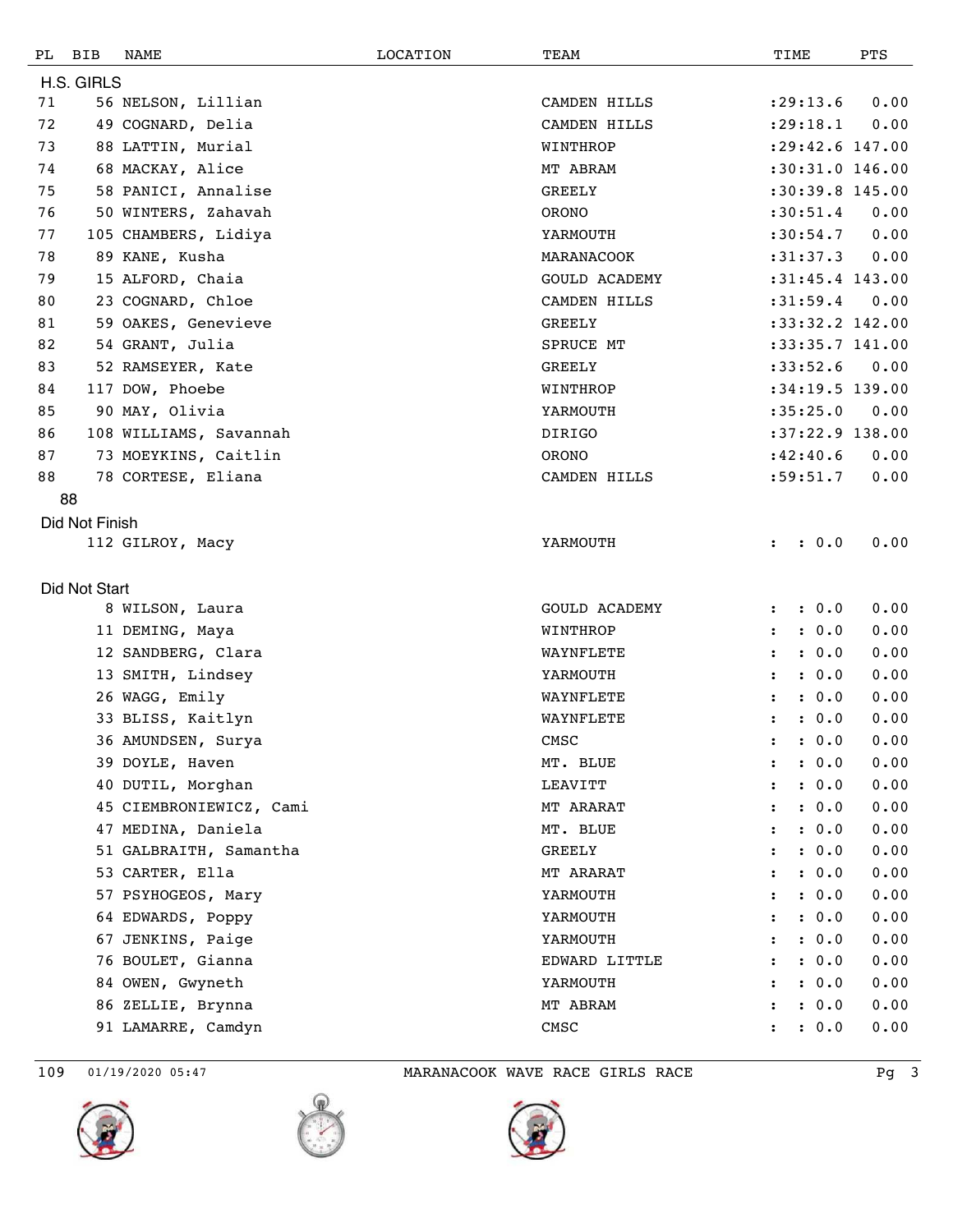| PL BIB        | NAME                     | LOCATION | TEAM             | TIME                          | <b>PTS</b> |
|---------------|--------------------------|----------|------------------|-------------------------------|------------|
| Did Not Start |                          |          |                  |                               |            |
|               | 92 JAKSA, Bekah          |          | <b>ORONO</b>     | : 0.0<br>$\ddot{\phantom{a}}$ | 0.00       |
|               | 104 COROI, Sabina        |          | YARMOUTH         | : 0.0<br>$\ddot{\phantom{a}}$ | 0.00       |
|               | 109 COTE, Kenzie         |          | LEAVITT          | : 0.0<br>$\ddot{\phantom{a}}$ | 0.00       |
|               | 110 MCCONOCHIE, Willow   |          | CAMDEN HILLS     | : 0.0<br>$\ddot{\phantom{a}}$ | 0.00       |
|               | 111 HATT, Mary           |          | MARANACOOK       | : 0.0<br>$\ddot{\phantom{a}}$ | 0.00       |
|               | 113 MERRIAM, Evi (eviann |          | YARMOUTH         | : 0.0<br>$\ddot{\phantom{a}}$ | 0.00       |
|               | 114 PATTERSON, Cheyanne  |          | <b>SPRUCE MT</b> | : 0.0<br>$\ddot{\phantom{a}}$ | 0.00       |
|               | 116 HARRISON, Abigail    |          | CAMDEN HILLS     | : 0.0<br>$\ddot{\phantom{a}}$ | 0.00       |
|               | 118 NORDEN, Felix        |          | YARMOUTH         | : 0.0<br>$\ddot{\phantom{a}}$ | 0.00       |
|               | 119 SAWHNEY, Lilia       |          | YARMOUTH         | : 0.0<br>$\ddot{\phantom{a}}$ | 0.00       |





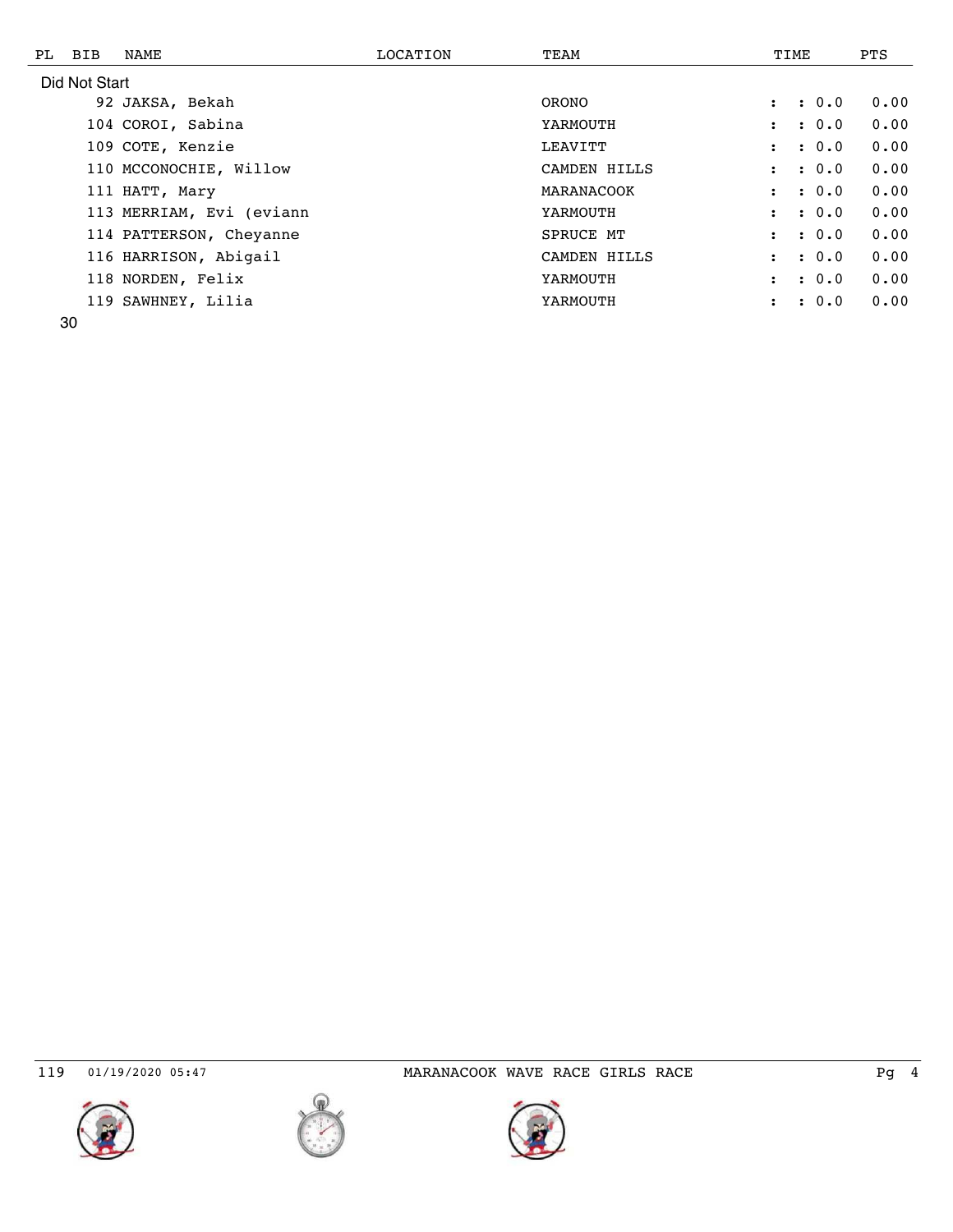Race 20200118

#### **WOMEN TEAM RESULTS**

| Plc |              | Team             | <b>DIV</b>   | EVENT 1 | EVENT <sub>2</sub> | EVENT <sub>3</sub> | EVENT 4 | <b>TOTAL</b> |
|-----|--------------|------------------|--------------|---------|--------------------|--------------------|---------|--------------|
|     | 1 MT. BLUE   |                  | 4            | 776.0   |                    |                    |         | 776.0        |
|     | 2 YARMOUTH   |                  | 4            | 754.0   |                    |                    |         | 754.0        |
|     | 3 CMSC       |                  | 4            | 729.0   |                    |                    |         | 729.0        |
|     |              | 4 GOULD ACADEMY  | 4            | 719.0   |                    |                    |         | 719.0        |
|     | 5 LEAVITT    |                  | 4            | 717.0   |                    |                    |         | 717.0        |
|     | 6 MARANACOOK |                  | 4            | 715.0   |                    |                    |         | 715.0        |
|     | 7 ORONO      |                  | 4            | 655.0   |                    |                    |         | 655.0        |
|     | 8 GREELY     |                  | 4            | 635.0   |                    |                    |         | 635.0        |
|     |              | 9 CAMDEN HILLS   | 4            | 630.0   |                    |                    |         | 630.0        |
|     | 10 WINTHROP  |                  | 4            | 607.0   |                    |                    |         | 607.0        |
|     | 11 MT ARARAT |                  | 2            | 373.0   |                    |                    |         | 373.0        |
|     | 12 MT ABRAM  |                  | 2            | 319.0   |                    |                    |         | 319.0        |
|     |              | 13 EDWARD LITTLE | 2            | 310.0   |                    |                    |         | 310.0        |
|     | 14 WAYNFLETE |                  | $\mathbf{1}$ | 176.0   |                    |                    |         | 176.0        |
|     | 15 SPRUCE MT |                  | $\mathbf{1}$ | 141.0   |                    |                    |         | 141.0        |
|     | 16 DIRIGO    |                  | 1            | 138.0   |                    |                    |         | 138.0        |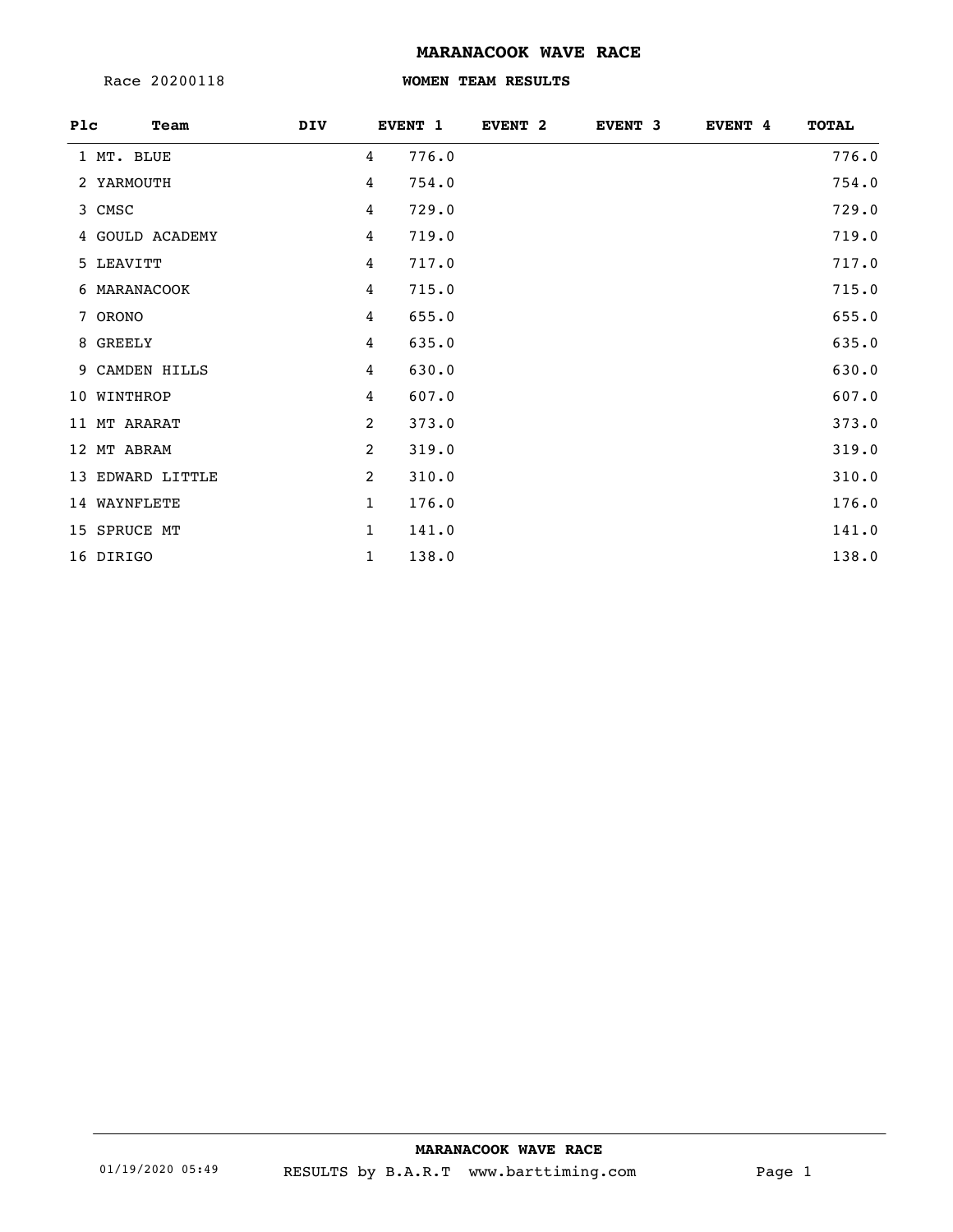



GIRLS RACE

01/18/2020 Quarry Road-Waterville

RACE#:20200118

| PL. | <b>BIB</b> | NAME                   | LOCATION | TEAM          | TIME                | <b>PTS</b> |
|-----|------------|------------------------|----------|---------------|---------------------|------------|
|     |            |                        |          |               |                     |            |
|     |            | <b>FRESHMAN GIRLS</b>  |          |               |                     |            |
| 1   |            | 98 BERGERON, Annie     |          | YARMOUTH      | : 17:52.5 200.00    |            |
| 2   |            | 100 REUSCH, Bridget    |          | MT. BLUE      | :18:18.2 199.00     |            |
| 3   |            | 107 REUSCH, Moriah     |          | MT. BLUE      | : 19: 31.0 198.00   |            |
| 4   |            | 101 COLLELO, Delia     |          | MT. BLUE      | $: 19: 51.2$ 197.00 |            |
| 5   |            | 99 DIGIROLAMO, Mia     |          | CMSC          | :21:01.1 196.00     |            |
| 6   |            | 95 PETRIN, Iris        |          | LEAVITT       | :21:51.3 195.00     |            |
| 7   |            | 115 WOTTON, Nellie     |          | MT. BLUE      | : 22: 21.5 194.00   |            |
| 8   |            | 106 DIGIROLAMO, Cara   |          | CMSC          | :23:05.1 193.00     |            |
| 9   |            | 94 JOYCE, Kamryn       |          | MT. BLUE      | : 23: 39.0          | 0.00       |
| 10  |            | 93 LAMONTANGE, Clara   |          | EDWARD LITTLE | :23:54.0 191.00     |            |
| 11  |            | 102 DENING, Ali        |          | LEAVITT       | :24:00.2 190.00     |            |
| 12  |            | 103 BRANAGAN, Rosemary |          | MARANACOOK    | :25:34.9 189.00     |            |
| 13  |            | 97 NELSON, Ruby        |          | MARANACOOK    | :26:34.4 188.00     |            |
| 14  |            | 96 THORN, Katie        |          | CAMDEN HILLS  | $: 27:06.2$ 187.00  |            |
| 15  |            | 105 CHAMBERS, Lidiya   |          | YARMOUTH      | $:30:54.7$ 186.00   |            |
| 16  |            | 117 DOW, Phoebe        |          | WINTHROP      | $:34:19.5$ 185.00   |            |
| 17  |            | 108 WILLIAMS, Savannah |          | <b>DIRIGO</b> | :37:22.9 184.00     |            |
|     | 17         |                        |          |               |                     |            |
|     |            | SOPHOMORE GIRLS        |          |               |                     |            |
| 1   |            | 61 CHARLES, Emma       |          | MT. BLUE      | : 15: 55.0          | 0.00       |
| 2   |            | 69 ROBBINS, Brynne     |          | MT. BLUE      | : 17:06.6           | 0.00       |
| 3   |            | 66 COLLINS, Alex       |          | <b>GREELY</b> | :18:08.0 182.00     |            |
| 4   |            | 65 AMUNDSEN, Keya      |          | CMSC          | : 19: 14.4 181.00   |            |
| 5   |            | 62 STOKES, Sally       |          | MARANACOOK    | :20:37.1 180.00     |            |
| 6   |            | 63 WERNER, Julia       |          | WAYNFLETE     | $: 21: 12.6$ 179.00 |            |
| 7   |            | 60 KIDD, Emily         |          | MT ABRAM      | :21:25.6 178.00     |            |
| 8   |            | 72 BADEAU, Jenna       |          | MARANACOOK    | :21:27.2 177.00     |            |
|     |            |                        |          |               |                     |            |

01/19/2020 05:50 MARANACOOK WAVE RACE GIRLS RACE Pg 1





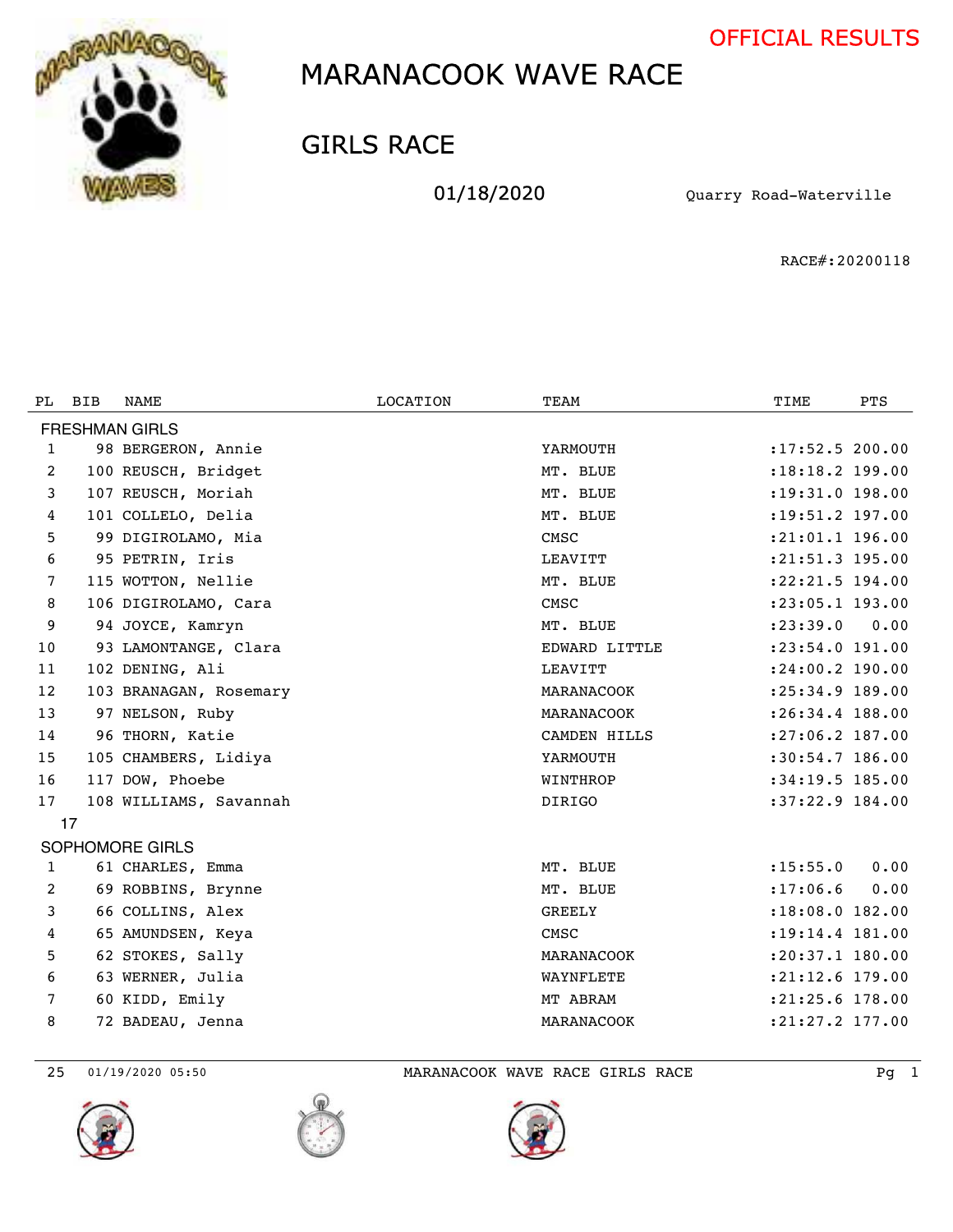| PL           | BIB                 | NAME                    | LOCATION | TEAM                 | TIME                | PTS  |
|--------------|---------------------|-------------------------|----------|----------------------|---------------------|------|
|              |                     | SOPHOMORE GIRLS         |          |                      |                     |      |
| 9            |                     | 75 CRAMER, Abbie        |          | MT. BLUE             | : 21: 45.9          | 0.00 |
| 10           |                     | 71 GILL, Allie          |          | CAMDEN HILLS         | :21:54.2 176.00     |      |
| 11           |                     | 74 LIMBERGER, Anne Mari |          | CMSC                 | :22:01.8 175.00     |      |
| 12           |                     | 82 WALLINGFORD, Izabell |          | CMSC                 | : 22: 17.6          | 0.00 |
| 13           |                     | 83 CANNELL, Lily        |          | MARANACOOK           | : 22: 24.7          | 0.00 |
| 14           |                     | 80 GERBI, Megan         |          | <b>ORONO</b>         | :23:52.7 172.00     |      |
| 15           |                     | 79 HOLMAN, Claire       |          | MARANACOOK           | : 24:08.9           | 0.00 |
| 16           |                     | 85 STOCCO, Grace        |          | CMSC                 | : 24:28.3           | 0.00 |
| 17           |                     | 70 CABRAL, Courtney     |          | LEAVITT              | :24:41.1 169.00     |      |
| 18           |                     | 87 LUCAS, Emily         |          | MARANACOOK           | : 25: 12.9          | 0.00 |
| 19           |                     | 77 HAYLOCK, Ruby        |          | LEAVITT              | $: 25: 44.6$ 168.00 |      |
| 20           |                     | 81 ERICSON, Grace       |          | YARMOUTH             | :27:53.2 167.00     |      |
| 21           |                     | 88 LATTIN, Murial       |          | WINTHROP             | :29:42.6 166.00     |      |
| 22           |                     | 68 MACKAY, Alice        |          | MT ABRAM             | :30:31.0 165.00     |      |
| 23           |                     | 89 KANE, Kusha          |          | MARANACOOK           | :31:37.3            | 0.00 |
| 24           |                     | 90 MAY, Olivia          |          | YARMOUTH             | :35:25.0 164.00     |      |
| 25           |                     | 73 MOEYKINS, Caitlin    |          | <b>ORONO</b>         | $:42:40.6$ 163.00   |      |
| 26           |                     | 78 CORTESE, Eliana      |          | CAMDEN HILLS         | $:59:51.7$ 162.00   |      |
|              | 26                  |                         |          |                      |                     |      |
|              | <b>JUNIOR GIRLS</b> |                         |          |                      |                     |      |
| $\mathbf{1}$ |                     | 30 SKILLINGS, Eliza     |          | GOULD ACADEMY        | $:16:51.1$ 161.00   |      |
| 2            |                     | 32 NEGLEY, Jaidyn       |          | LEAVITT              | : 17: 57.5          | 0.00 |
| 3            |                     | 34 MARSTON, Maddie      |          | YARMOUTH             | : 18:03.4           | 0.00 |
| 4            |                     | 38 RAYMOND, Ella        |          | <b>GOULD ACADEMY</b> | :18:32.5 158.00     |      |
| 5            |                     | 37 SKINNER, Sadie       |          | MT ARARAT            | $: 18:54.1$ 157.00  |      |
| 6            |                     | 29 LEIGHTON, Karli      |          | MT ARARAT            | : 19: 42.0 156.00   |      |
| 7            |                     | 44 THORNTON, Anna       |          | YARMOUTH             | : 22:03.4           | 0.00 |
| 8            |                     | 42 ST. GERMAIN, Evelyn  |          | MARANACOOK           | : 23: 10.4          | 0.00 |
| 9            |                     | 31 GIAMPIETRO, Daphne   |          | MT. BLUE             | : 23:58.5           | 0.00 |
| $10\,$       |                     | 41 JOHNSON, Alley       |          | CAMDEN HILLS         | :24:53.7 154.00     |      |
| 11           |                     | 48 MACGREGOR, Ellery    |          | LEAVITT              | : 24:54.9           | 0.00 |
| 12           |                     | 35 RUSZKAI, Grace       |          | GREELY               | :25:59.7 152.00     |      |
| 13           |                     | 55 LAVOIE, Abigayle     |          | LEAVITT              | : 28:03.9           | 0.00 |
| 14           |                     | 43 WISE, Amneh          |          | <b>ORONO</b>         | :28:45.5 151.00     |      |
| 15           |                     | 46 VINCENT, Lily        |          | EDWARD LITTLE        | :28:48.1 150.00     |      |
| 16           |                     | 56 NELSON, Lillian      |          | CAMDEN HILLS         | : 29: 13.6          | 0.00 |
| 17           |                     | 49 COGNARD, Delia       |          | CAMDEN HILLS         | : 29:18.1           | 0.00 |
| 18           |                     | 58 PANICI, Annalise     |          | <b>GREELY</b>        | :30:39.8 147.00     |      |
| 19           |                     | 50 WINTERS, Zahavah     |          | ORONO                | :30:51.4 146.00     |      |
| 20           |                     | 59 OAKES, Genevieve     |          | GREELY               | :33:32.2 145.00     |      |
| 21           |                     | 54 GRANT, Julia         |          | SPRUCE MT            | :33:35.7 144.00     |      |
| 22           |                     | 52 RAMSEYER, Kate       |          | GREELY               | :33:52.6            | 0.00 |
|              | 22                  |                         |          |                      |                     |      |







65 01/19/2020 05:50 MARANACOOK WAVE RACE GIRLS RACE Pg 2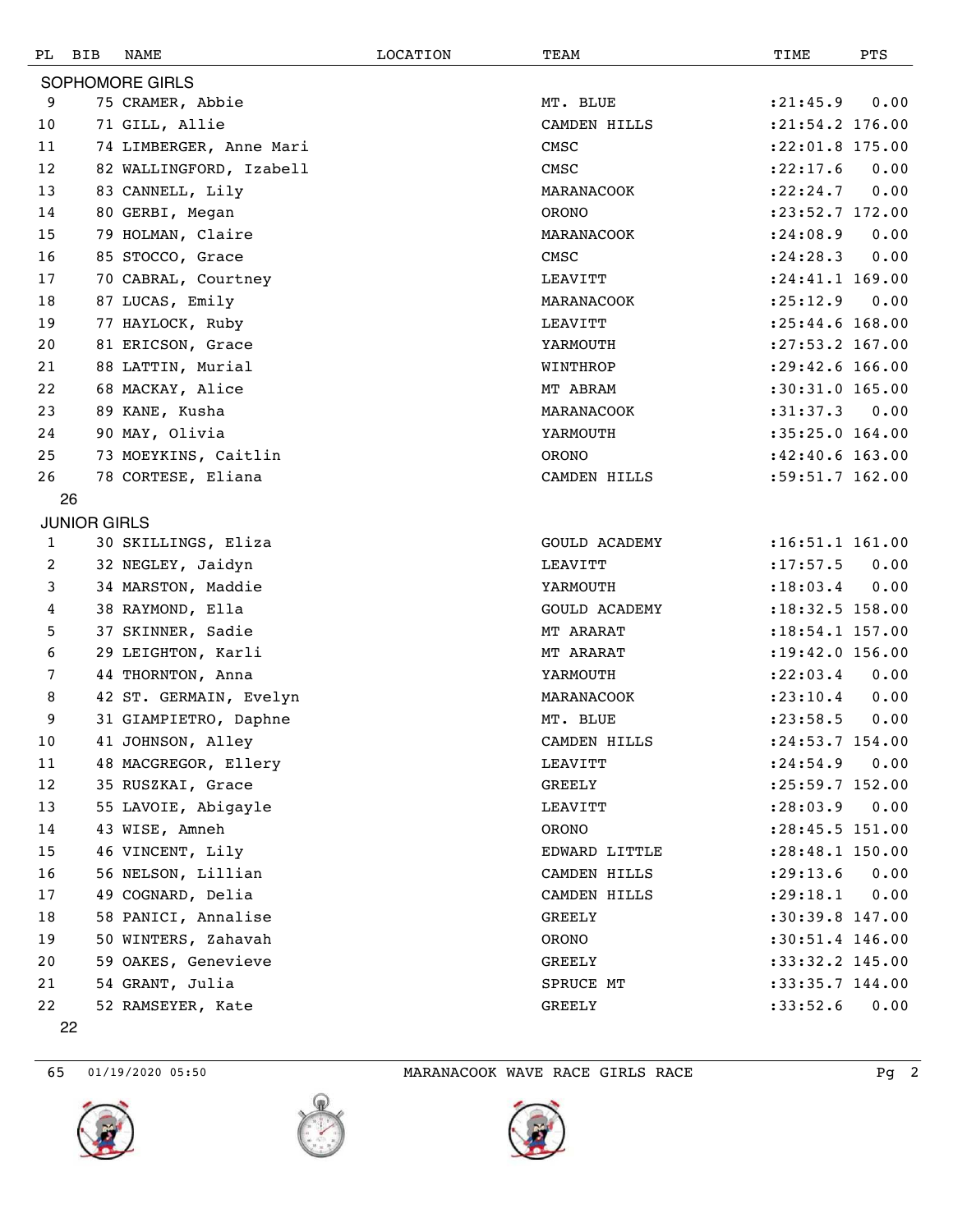| PL | BIB                 | NAME                    | LOCATION | TEAM                 | TIME                 |       | PTS                 |
|----|---------------------|-------------------------|----------|----------------------|----------------------|-------|---------------------|
|    | <b>SENIOR GIRLS</b> |                         |          |                      |                      |       |                     |
| 1  |                     | 2 PETRIN, Ava           |          | LEAVITT              | : 18: 23.7           |       | 0.00                |
| 2  |                     | 6 COWLES, Sadie         |          | YARMOUTH             | : 18: 31.6           |       | 0.00                |
| 3  |                     | 1 LAURENCE, Sophie      |          | <b>GOULD ACADEMY</b> |                      |       | $: 19: 24.7$ 142.00 |
| 4  |                     | 7 DIGIROLAMO, Emma      |          | CMSC                 | : 19: 26.6           |       | 0.00                |
| 5  |                     | 10 NUTTING, Cambelle    |          | MARANACOOK           | : 20:14.2            |       | 0.00                |
| 6  |                     | 5 RUCK, Leah            |          | ORONO                | : 20: 15.4           |       | 0.00                |
| 7  |                     | 3 TAYLOR, Maura         |          | MARANACOOK           | : 20: 22.7           |       | 0.00                |
| 8  |                     | 14 TILLEY, Chloe        |          | CMSC                 | : 20: 49.1           |       | 0.00                |
| 9  |                     | 9 CULLENBERG, Kahryn    |          | MT. BLUE             | : 21: 13.4           |       | 0.00                |
| 10 |                     | 24 STOKES, Maggie       |          | MARANACOOK           | : 21: 22.8           |       | 0.00                |
| 11 |                     | 20 SOLMOS, Sophia       |          | YARMOUTH             | : 21: 31.3           |       | 0.00                |
| 12 |                     | 22 FULTON, Jane         |          | YARMOUTH             | : 21: 57.2           |       | 0.00                |
| 13 |                     | 16 HARMON, Molly        |          | MT. BLUE             | : 22:09.0            |       | 0.00                |
| 14 |                     | 4 ALLEN, Sam            |          | WINTHROP             |                      |       | $: 23: 17.7$ 140.00 |
| 15 |                     | 21 LILLY, Eve           |          | CMSC                 | : 23: 24.1           |       | 0.00                |
| 16 |                     | 25 BASS, Krista         |          | ORONO                | : 23: 38.7           |       | 0.00                |
| 17 |                     | 19 EMERY, Alexis        |          | WINTHROP             |                      |       | :24:04.8 138.00     |
| 18 |                     | 27 CATERINE, Lexie      |          | YARMOUTH             | : 24:29.0            |       | 0.00                |
| 19 |                     | 18 CRAY, Ashley         |          | MARANACOOK           | : 25: 28.6           |       | 0.00                |
| 20 |                     | 17 KESSER, Shiyan       |          | CAMDEN HILLS         | : 26:48.6            |       | 0.00                |
| 21 |                     | 28 JENKINS, Amanda      |          | YARMOUTH             | : 27: 43.3           |       | 0.00                |
| 22 |                     | 15 ALFORD, Chaia        |          | <b>GOULD ACADEMY</b> |                      |       | :31:45.4 137.00     |
| 23 |                     | 23 COGNARD, Chloe       |          | CAMDEN HILLS         | :31:59.4             |       | 0.00                |
| 23 |                     |                         |          |                      |                      |       |                     |
|    | Did Not Finish      |                         |          |                      |                      |       |                     |
|    |                     | 112 GILROY, Macy        |          | YARMOUTH             | $\ddot{\phantom{a}}$ | : 0.0 | 0.00                |
|    |                     |                         |          |                      |                      |       |                     |
|    | Did Not Start       |                         |          |                      |                      |       |                     |
|    |                     | 8 WILSON, Laura         |          | <b>GOULD ACADEMY</b> |                      | : 0.0 | 0.00                |
|    |                     | 11 DEMING, Maya         |          | WINTHROP             |                      | : 0.0 | 0.00                |
|    |                     | 12 SANDBERG, Clara      |          | WAYNFLETE            |                      | : 0.0 | 0.00                |
|    |                     | 13 SMITH, Lindsey       |          | YARMOUTH             | $\ddot{\cdot}$       | : 0.0 | 0.00                |
|    |                     | 26 WAGG, Emily          |          | WAYNFLETE            | :                    | : 0.0 | 0.00                |
|    |                     | 33 BLISS, Kaitlyn       |          | WAYNFLETE            | ፡                    | : 0.0 | 0.00                |
|    |                     | 36 AMUNDSEN, Surya      |          | ${\tt CMSC}$         | $\ddot{\phantom{a}}$ | : 0.0 | 0.00                |
|    |                     | 39 DOYLE, Haven         |          | MT. BLUE             | $\ddot{\phantom{a}}$ | : 0.0 | 0.00                |
|    |                     | 40 DUTIL, Morghan       |          | LEAVITT              | $\ddot{\phantom{a}}$ | : 0.0 | 0.00                |
|    |                     | 45 CIEMBRONIEWICZ, Cami |          | MT ARARAT            |                      | : 0.0 | 0.00                |
|    |                     | 47 MEDINA, Daniela      |          | MT. BLUE             | $\ddot{\phantom{a}}$ | : 0.0 | 0.00                |
|    |                     | 51 GALBRAITH, Samantha  |          | GREELY               |                      | : 0.0 | 0.00                |
|    |                     | 53 CARTER, Ella         |          | MT ARARAT            | $\ddot{\phantom{a}}$ | : 0.0 | 0.00                |
|    |                     | 57 PSYHOGEOS, Mary      |          | YARMOUTH             |                      | : 0.0 | 0.00                |
|    |                     | 64 EDWARDS, Poppy       |          | YARMOUTH             | $\ddot{\cdot}$       | : 0.0 | 0.00                |
|    |                     |                         |          |                      |                      |       |                     |





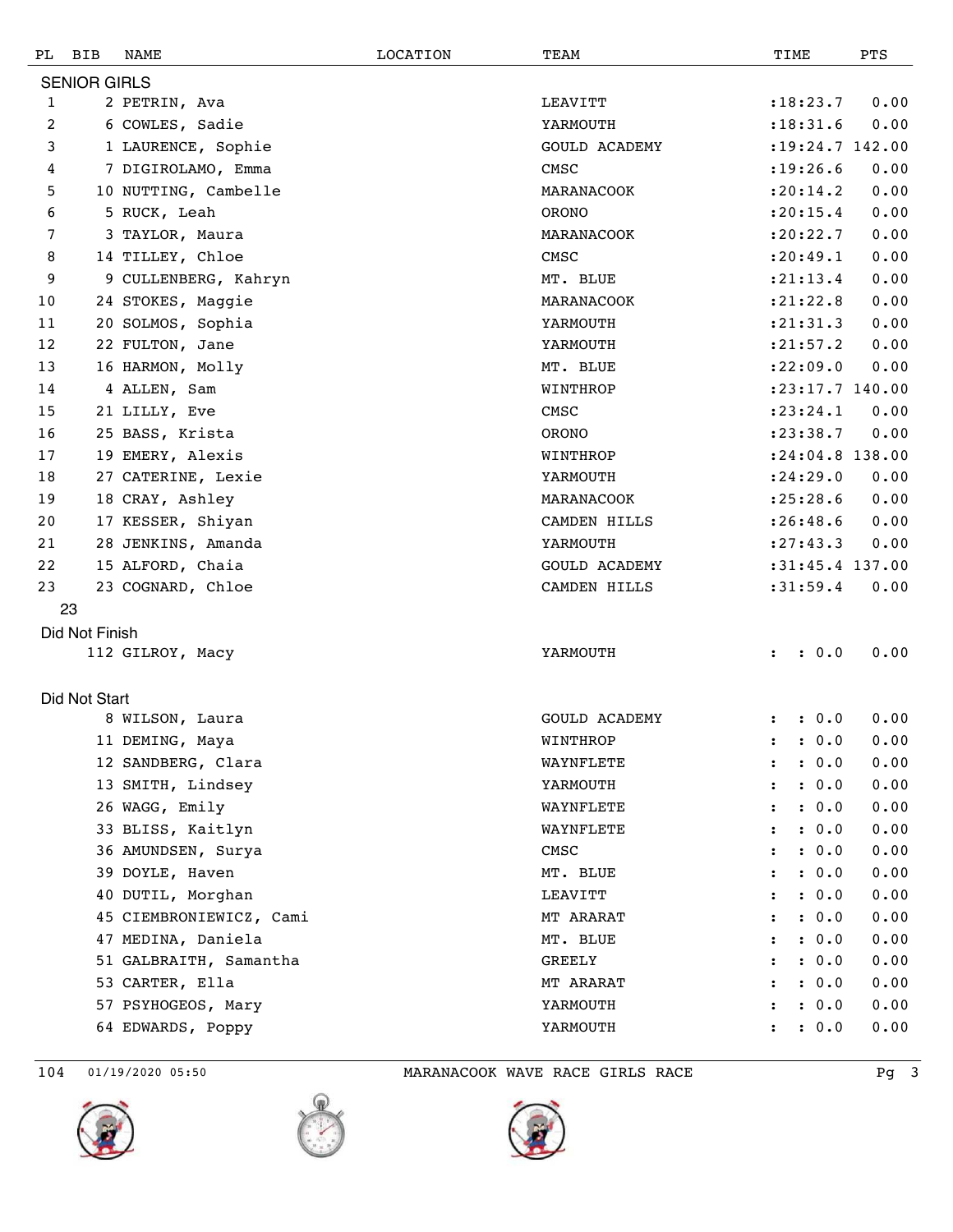| PL | BIB           | NAME                     | LOCATION | TEAM          |                      | TIME |       | <b>PTS</b> |
|----|---------------|--------------------------|----------|---------------|----------------------|------|-------|------------|
|    | Did Not Start |                          |          |               |                      |      |       |            |
|    |               | 67 JENKINS, Paige        |          | YARMOUTH      | $\ddot{\phantom{a}}$ |      | : 0.0 | 0.00       |
|    |               | 76 BOULET, Gianna        |          | EDWARD LITTLE | $\ddot{\phantom{a}}$ |      | : 0.0 | 0.00       |
|    |               | 84 OWEN, Gwyneth         |          | YARMOUTH      | $\ddot{\phantom{a}}$ |      | : 0.0 | 0.00       |
|    |               | 86 ZELLIE, Brynna        |          | MT ABRAM      | $\mathbf{r}$         |      | : 0.0 | 0.00       |
|    |               | 91 LAMARRE, Camdyn       |          | CMSC          | $\mathbf{r}$         |      | : 0.0 | 0.00       |
|    |               | 92 JAKSA, Bekah          |          | ORONO         | $\ddot{\phantom{a}}$ |      | : 0.0 | 0.00       |
|    |               | 104 COROI, Sabina        |          | YARMOUTH      | $\ddot{\phantom{a}}$ |      | : 0.0 | 0.00       |
|    |               | 109 COTE, Kenzie         |          | LEAVITT       | $\mathbf{r}$         |      | : 0.0 | 0.00       |
|    |               | 110 MCCONOCHIE, Willow   |          | CAMDEN HILLS  | $\mathbf{r}$         |      | : 0.0 | 0.00       |
|    |               | 111 HATT, Mary           |          | MARANACOOK    | $\ddot{\phantom{a}}$ |      | : 0.0 | 0.00       |
|    |               | 113 MERRIAM, Evi (eviann |          | YARMOUTH      | $\ddot{\cdot}$       |      | : 0.0 | 0.00       |
|    |               | 114 PATTERSON, Cheyanne  |          | SPRUCE MT     | $\mathbf{r}$         |      | : 0.0 | 0.00       |
|    |               | 116 HARRISON, Abigail    |          | CAMDEN HILLS  | $\mathbf{r}$         |      | : 0.0 | 0.00       |
|    |               | 118 NORDEN, Felix        |          | YARMOUTH      |                      |      | : 0.0 | 0.00       |
|    |               | 119 SAWHNEY, Lilia       |          | YARMOUTH      |                      |      | : 0.0 | 0.00       |
|    |               |                          |          |               |                      |      |       |            |





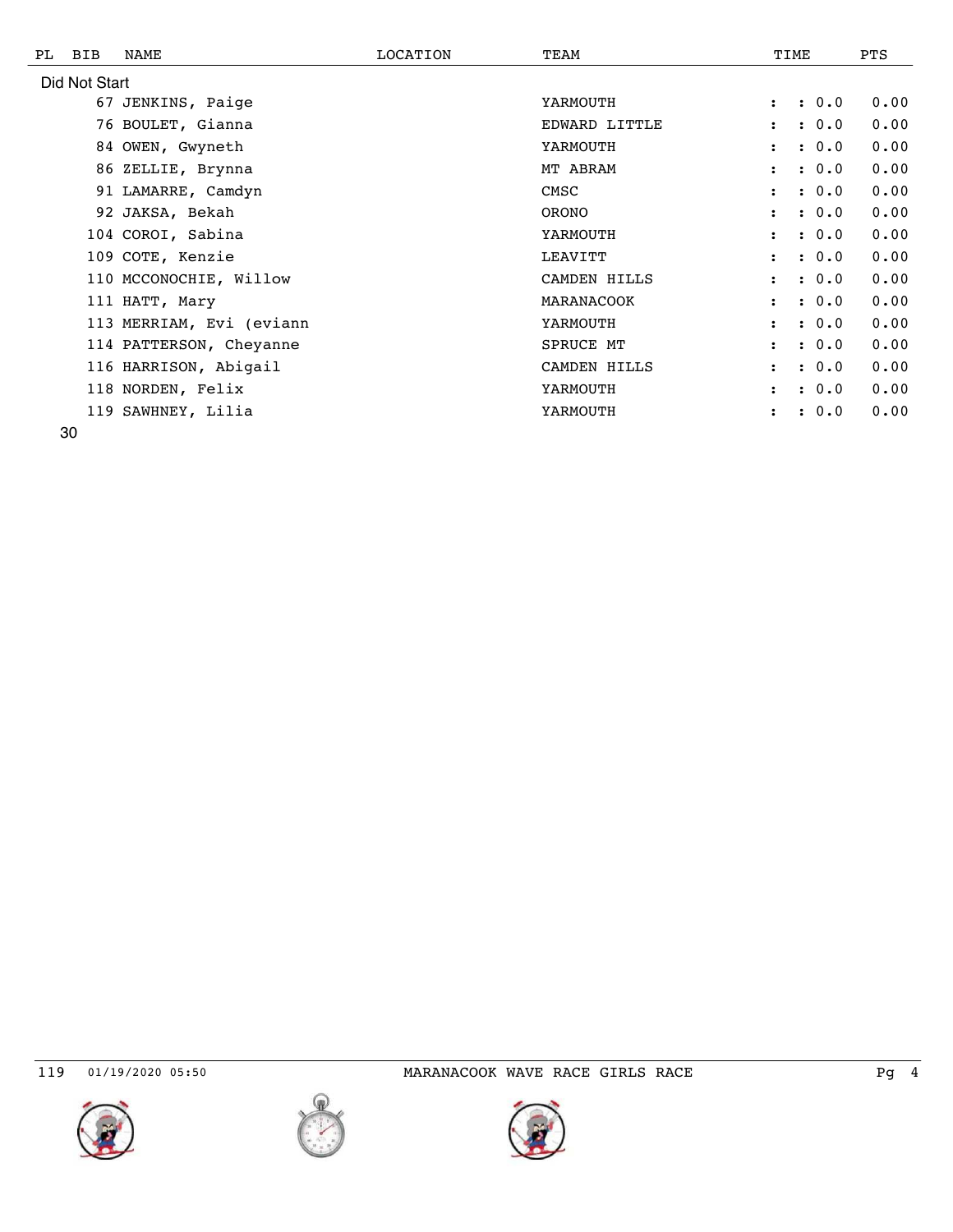



BOYS RACE

01/18/2020 Quarry Road-Waterville

RACE#:20200118

| PL. | <b>BIB</b> | NAME                     | <b>LOCATION</b> | TEAM                 | TIME                | <b>PTS</b> |
|-----|------------|--------------------------|-----------------|----------------------|---------------------|------------|
|     | H.S. BOYS  |                          |                 |                      |                     |            |
| 1   |            | 261 LIVINGOOD, Nate      |                 | <b>GOULD ACADEMY</b> | $: 13:02.6$ 200.00  |            |
| 2   |            | 266 COTE, Caden          |                 | CMSC                 | $: 13: 26.4$ 199.00 |            |
| 3   |            | 204 MCPHEDRAN, Carter    |                 | MARANACOOK           | $: 13: 26.8$ 198.00 |            |
| 4   |            | 230 BEAN, Utah           |                 | <b>GOULD ACADEMY</b> | $: 13: 44.1$ 197.00 |            |
| 5   |            | 235 HARVEY, Leif         |                 | <b>GREELY</b>        | $: 13: 49.7$ 196.00 |            |
| 6   |            | 207 ROSS, Eli            |                 | CMSC                 | :14:00.2 195.00     |            |
| 7   |            | 259 HEMINGWAY, Alex      |                 | MT ABRAM             | $: 14: 43.2$ 194.00 |            |
| 8   |            | 202 HORNBACH, Evan       |                 | MT. BLUE             | $: 14:44.9$ 193.00  |            |
| 9   |            | 304 ROSS, Zach           |                 | CMSC                 | $: 14:48.8$ 192.00  |            |
| 10  |            | 298 SHIFRIN, Eli         |                 | <b>GOULD ACADEMY</b> | : 14: 49.1 191.00   |            |
| 11  |            | 297 CONDIT, Benjamin     |                 | EDWARD LITTLE        | $: 14:50.4$ 190.00  |            |
| 12  |            | 229 BIGOS-LOWE, Harrison |                 | EDWARD LITTLE        | $: 15:05.0$ 189.00  |            |
| 13  |            | 312 SIFF, Owen           |                 | CMSC                 | $: 15: 22.9$ 188.00 |            |
| 14  |            | 203 VARNEY, Everet       |                 | LEAVITT              | $: 15: 26.8$ 187.00 |            |
| 15  |            | 299 OUELLETTE, Logan     |                 | LEAVITT              | :15:27.6 186.00     |            |
| 16  |            | 211 D'ALESSANDRO, Mark   |                 | ST DOMS              | :15:32.6 185.00     |            |
| 16  |            | 262 JUDKINS, Sam         |                 | MT. BLUE             | $: 15: 32.6$ 185.00 |            |
| 18  |            | 232 BELL, Eli            |                 | LEAVITT              | : 15:34.4 183.00    |            |
| 19  |            | 263 OLMSTEAD, Max        |                 | MARANACOOK           | : 15: 43.3 182.00   |            |
| 20  |            | 260 SWIFT, Henry         |                 | OXFORD HILLS         | $: 15: 49.2$ 181.00 |            |
| 21  |            | 308 ZUNDEL, Carson       |                 | MT. BLUE             | :15:57.3 180.00     |            |
| 22  |            | 231 JOYCE, Jackson       |                 | MT. BLUE             | :15:58.1 179.00     |            |
| 23  |            | 267 WALTERS, Cam         |                 | MT ABRAM             | $: 16:02.2$ 178.00  |            |
| 24  |            | 274 O'MAHONEY, Eoin      |                 | CMSC                 | : 16:06.8           | 0.00       |
| 25  |            | 212 STOCKWELL, Brady     |                 | MARANACOOK           | $: 16:07.4$ 176.00  |            |
| 26  |            | 206 LANGENBACH, Kendrick |                 | YARMOUTH             | $:16:07.9$ 175.00   |            |
| 27  |            | 236 EGGE, Deven          |                 | EDWARD LITTLE        | :16:13.3 174.00     |            |

27 01/18/2020 01:19 MARANACOOK WAVE RACE BOYS RACE PG 1



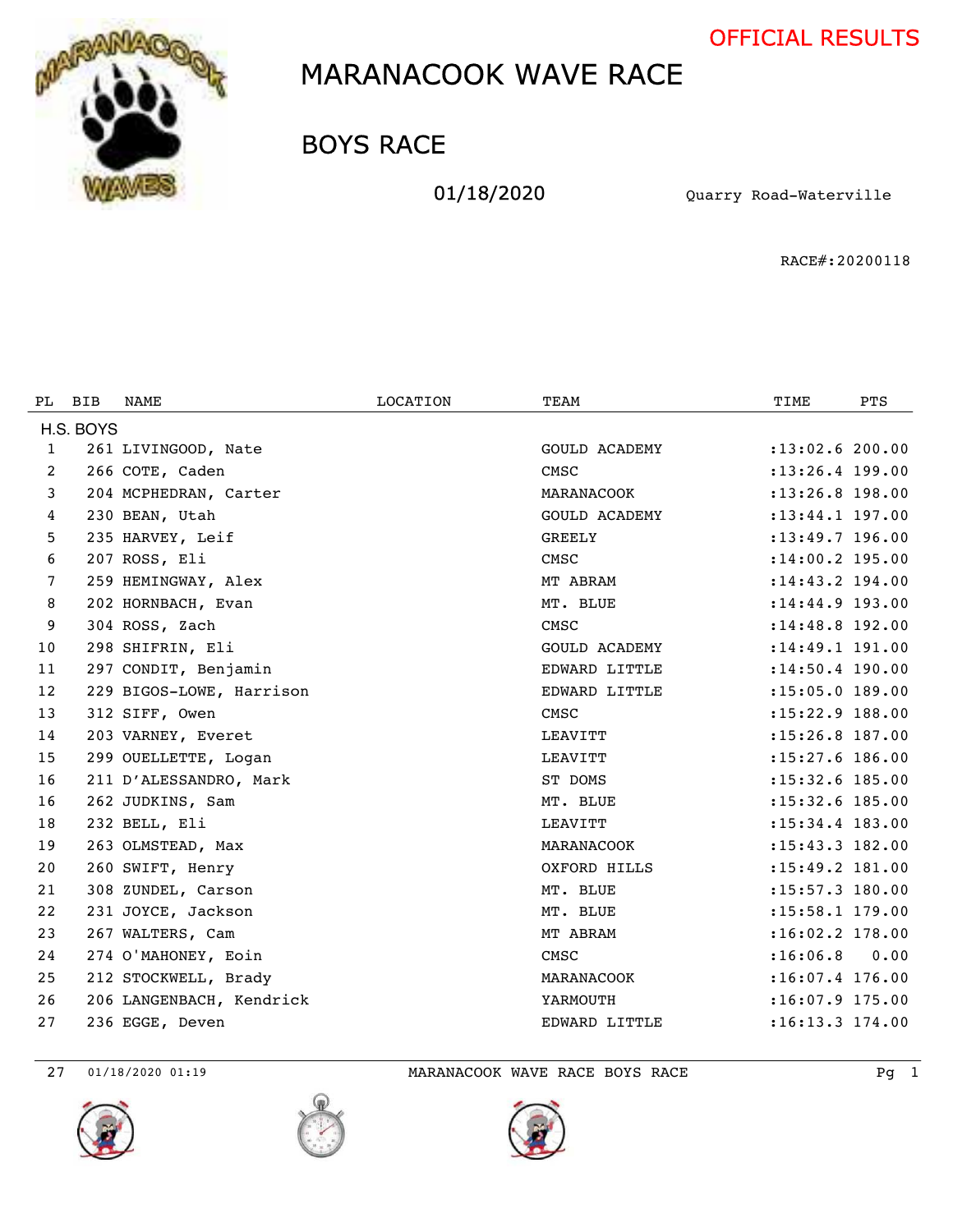| РL | <b>BIB</b> | NAME                   | LOCATION | TEAM          | TIME                | PTS  |
|----|------------|------------------------|----------|---------------|---------------------|------|
|    | H.S. BOYS  |                        |          |               |                     |      |
| 28 |            | 307 GEISINGER, Abraham |          | SPRUCE MT     | $:16:18.6$ 173.00   |      |
| 29 |            | 209 MCCARTHY, Clay     |          | MT. BLUE      | :16:20.8            | 0.00 |
| 30 |            | 265 COWLES, Elliot     |          | YARMOUTH      | $:16:25.6$ 171.00   |      |
| 31 |            | 278 RANGER, Colby      |          | MT. BLUE      | : 16:28.8           | 0.00 |
| 32 |            | 286 DOSCINSKI, Isaiah  |          | MT. BLUE      | : 16:36.1           | 0.00 |
| 33 |            | 303 REDFIELD, Owen     |          | YARMOUTH      | $:16:36.8$ 169.00   |      |
| 34 |            | 310 WELSH, Cornelius   |          | YARMOUTH      | $: 16:36.9$ 168.00  |      |
| 35 |            | 240 MADISON, Zach      |          | LEAVITT       | $:16:40.2$ 167.00   |      |
| 36 |            | 216 LIND, Eli          |          | LEAVITT       | : 16:48.9           | 0.00 |
| 37 |            | 238 GREENBERG, Dylan   |          | GOULD ACADEMY | $:16:49.0$ 165.00   |      |
| 38 |            | 245 PAWLINA, James     |          | EDWARD LITTLE | $:16:51.5$ 164.00   |      |
| 39 |            | 302 YEO, Aksel         |          | YARMOUTH      | :16:55.0            | 0.00 |
| 40 |            | 233 ORSMOND, Ian       |          | CAMDEN HILLS  | $: 17:05.1$ 162.00  |      |
| 41 |            | 273 BELL, Stefan       |          | YARMOUTH      | : 17:08.9           | 0.00 |
| 42 |            | 201 ROLLINS, Chandler  |          | MT ABRAM      | : 17:19.0 160.00    |      |
| 43 |            | 276 VANDERWOOD, Grey   |          | OXFORD HILLS  | $: 17: 21.2$ 159.00 |      |
| 44 |            | 219 MABEE, Nolan       |          | <b>ORONO</b>  | $: 17:24.0$ 158.00  |      |
| 45 |            | 281 GAWTRY, Jack       |          | YARMOUTH      | : 17: 27.0          | 0.00 |
| 46 |            | 213 LAMOURIE, Daniel   |          | YARMOUTH      | : 17: 27.3          | 0.00 |
| 47 |            | 277 HALL, Simon        |          | EDWARD LITTLE | : 17: 28.0          | 0.00 |
| 48 |            | 311 RAYMOND, John      |          | YARMOUTH      | : 17: 30.3          | 0.00 |
| 49 |            | 237 MORRISON, Aiden    |          | EDWARD LITTLE | : 17: 44.7          | 0.00 |
| 50 |            | 318 BAYBUTT, Stuart    |          | YARMOUTH      | : 17: 47.6          | 0.00 |
| 51 |            | 272 WAGG, Henry        |          | WAYNFLETE     | $: 18:01.8$ 155.00  |      |
| 52 |            | 220 MCGRATH, Jack      |          | YARMOUTH      | : 18:03.5           | 0.00 |
| 53 |            | 248 GALLANT, Jacob     |          | DIRIGO        | $: 18:05.7$ 154.00  |      |
| 54 |            | 252 BURHOE, Casey      |          | EDWARD LITTLE | : 18:08.6           | 0.00 |
| 55 |            | 244 LANGLOIS, Cameron  |          | EDWARD LITTLE | : 18: 15.5          | 0.00 |
| 56 |            | 314 LIND, Aidan        |          | LEAVITT       | : 18: 26.1          | 0.00 |
| 57 |            | 284 RUDMAN, Paul       |          | OXFORD HILLS  | :18:27.2 152.00     |      |
| 58 |            | 305 WARNOCK, Jeff      |          | MT ABRAM      | :18:28.5 151.00     |      |
| 59 |            | 322 MOUSSEAU, Kurtis   |          | LEAVITT       | : 18: 33.0          | 0.00 |
| 60 |            | 325 ANDERSON, Wyatt    |          | YARMOUTH      | : 18: 35.3          | 0.00 |
| 61 |            | 241 PORTER, Elias      |          | CAMDEN HILLS  | $: 18: 45.4$ 150.00 |      |
| 62 |            | 289 FLOWERDEW, Sawyer  |          | YARMOUTH      | : 18: 51.6          | 0.00 |
| 63 |            | 210 NADEAU, Damien     |          | DIRIGO        | $: 18:52.6$ 149.00  |      |
| 64 |            | 291 SANBORN, Donovan   |          | OXFORD HILLS  | $: 18: 55.1$ 148.00 |      |
| 65 |            | 283 TECENO, Hakon      |          | OXFORD HILLS  | : 19:04.6           | 0.00 |
| 66 |            | 215 LINDSEY, Gene      |          | SPRUCE MT     | $: 19: 17.0$ 146.00 |      |
| 67 |            | 275 BERG, Zach         |          | MARANACOOK    | $: 19: 23.4$ 145.00 |      |
| 68 |            | 288 MCCLELLEN, Kyle    |          | ORONO         | $: 19: 36.4$ 144.00 |      |
| 69 |            | 317 BRENNAN, Darby     |          | YARMOUTH      | : 19: 37.5          | 0.00 |
| 70 |            | 253 JAQUES, Spencer    |          | DIRIGO        | :19:38.2 143.00     |      |

70 01/18/2020 01:19 MARANACOOK WAVE RACE BOYS RACE Pg 2





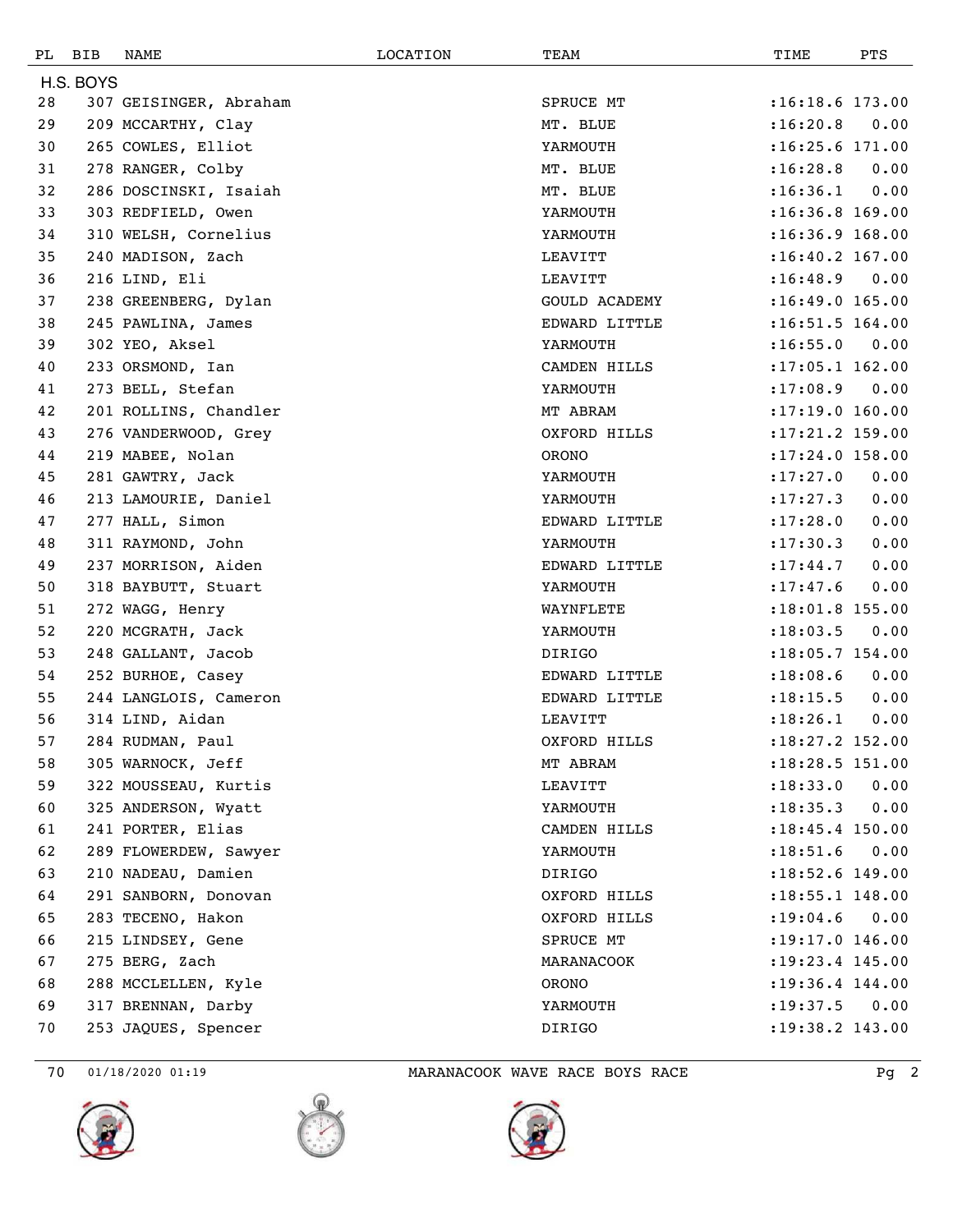| PL  | BIB           | NAME                    | LOCATION | TEAM          | TIME                          | PTS  |
|-----|---------------|-------------------------|----------|---------------|-------------------------------|------|
|     | H.S. BOYS     |                         |          |               |                               |      |
| 71  |               | 264 OWEN, Tommy         |          | ORONO         | $: 19: 47.2$ 142.00           |      |
| 72  |               | 326 PATTINSON, Will     |          | YARMOUTH      | : 20: 01.2                    | 0.00 |
| 73  |               | 268 DUNN, Cooper        |          | EDWARD LITTLE | : 20:05.8                     | 0.00 |
| 74  |               | 301 ROBINSON, Reed      |          | WAYNFLETE     | $: 20:14.1$ 141.00            |      |
| 75  |               | 217 COLVIN, Will        |          | MARANACOOK    | : 20: 24.2                    | 0.00 |
| 76  |               | 270 BERRY, Hunter       |          | DIRIGO        | :20:26.8 139.00               |      |
| 77  |               | 218 TINKHAM, Campton    |          | MARANACOOK    | : 20:26.9                     | 0.00 |
| 78  |               | 249 GRAY, Wilson        |          | CAMDEN HILLS  | $: 20: 29.1$ 137.00           |      |
| 79  |               | 228 THURLOW, Dalton     |          | MT ABRAM      | : 20: 30.5                    | 0.00 |
| 80  |               | 251 GETCHELL, Will      |          | <b>GREELY</b> | :20:33.3 135.00               |      |
| 81  |               | 300 NELSON, Eric        |          | MARANACOOK    | : 20: 40.5                    | 0.00 |
| 82  |               | 330 SHIELDS, Elliott    |          | LEAVITT       | : 20: 55.5                    | 0.00 |
| 83  |               | 247 SMITH, Jacob        |          | MT. BLUE      | : 21:06.6                     | 0.00 |
| 84  |               | 319 RUSSO, Gaelan       |          | CMSC          | : 21:09.1                     | 0.00 |
| 85  |               | 242 SAUCIER, Thorin     |          | <b>ORONO</b>  | $: 21:09.5$ 133.00            |      |
| 86  |               | 294 MABEE, Ashton       |          | <b>ORONO</b>  | : 22: 10.9                    | 0.00 |
| 87  |               | 296 RIDDLE, Jack        |          | YARMOUTH      | : 22: 39.9                    | 0.00 |
| 88  |               | 282 VARICK, Olas        |          | <b>GREELY</b> | :22:46.3 131.00               |      |
| 89  |               | 255 WHEELER, Thomaso    |          | <b>ORONO</b>  | : 24:24.9                     | 0.00 |
| 90  |               | 223 CUSHING, Nathan     |          | MARANACOOK    | : 24:37.9                     | 0.00 |
| 91  |               | 226 ROBISON, Cade       |          | YARMOUTH      | : 24: 45.8                    | 0.00 |
| 92  |               | 290 BADEAU, Seth        |          | MARANACOOK    | : 24:56.3                     | 0.00 |
| 93  |               | 258 WILKINS, Blaine     |          | DIRIGO        | : 26:25.8                     | 0.00 |
| 94  |               | 332 PIKER, Max          |          | YARMOUTH      | : 26:28.0                     | 0.00 |
| 95  |               | 224 ELLIS, Tucker       |          | <b>ORONO</b>  | : 26: 49.1                    | 0.00 |
| 96  |               | 271 BACHKOVSKY, Aleks   |          | LEAVITT       | : 27: 27.7                    | 0.00 |
| 97  |               | 285 NEWTON, Brandon     |          | EDWARD LITTLE | : 27: 32.1                    | 0.00 |
| 98  |               | 313 PERKINS, Sam        |          | SPRUCE MT     | :27:32.8 128.00               |      |
| 99  |               | 335 RIZKALLAH, Sami     |          | YARMOUTH      | : 27:48.8                     | 0.00 |
| 100 |               | 227 RIZKALLAH, Odeh     |          | YARMOUTH      | : 27: 55.7                    | 0.00 |
| 101 |               | 287 PESSARA, John       |          | CAMDEN HILLS  | : 29: 11.6 127.00             |      |
| 102 |               | 323 EASTER, Conner      |          | MARANACOOK    | :32:24.4                      | 0.00 |
| 103 |               | 321 DAIGLE, Brian       |          | SPRUCE MT     | $:32:45.4$ 126.00             |      |
| 104 |               | 280 LAFONTAINE, Zackary |          | LEAVITT       | : 33: 29.8                    | 0.00 |
| 105 |               | 279 MORRIS, Logan       |          | DIRIGO        | : 35:09.5                     | 0.00 |
| 106 |               | 328 PEPE, Matt          |          | SPRUCE MT     | :38:52.4                      | 0.00 |
|     | 106           |                         |          |               |                               |      |
|     | Did Not Start |                         |          |               |                               |      |
|     |               | 205 WERNER, Nicholas    |          | WAYNFLETE     | : 0.0<br>$\ddot{\phantom{a}}$ | 0.00 |
|     |               | 208 HISCOCK, Christian  |          | EDWARD LITTLE | : 0.0<br>$\mathbf{L}$         | 0.00 |
|     |               | 214 EDWARDS, Gus        |          | YARMOUTH      | : 0.0                         | 0.00 |
|     |               | 221 LAMBERT, Caleb      |          | YARMOUTH      | : 0.0                         | 0.00 |
|     |               | 222 WATTS, Ethan        |          | MARANACOOK    | : 0.0<br>$\mathbf{z}$         | 0.00 |

111 01/18/2020 01:19 MARANACOOK WAVE RACE BOYS RACE Pg 3





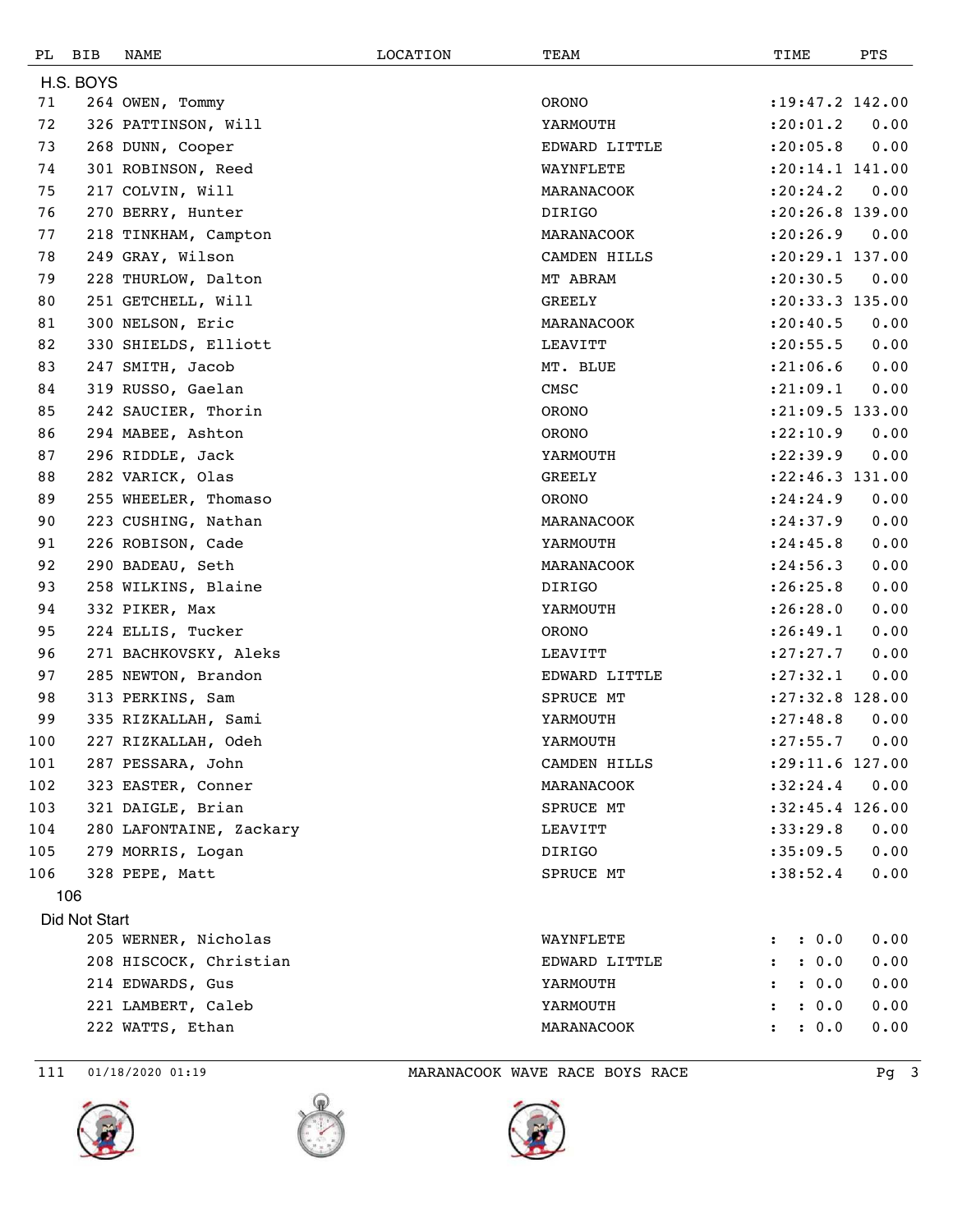| РL | <b>BIB</b>    | NAME                     | LOCATION | TEAM                 |                      | TIME |       | <b>PTS</b> |
|----|---------------|--------------------------|----------|----------------------|----------------------|------|-------|------------|
|    | Did Not Start |                          |          |                      |                      |      |       |            |
|    |               | 225 TRUESDALE, Lincoln   |          | YARMOUTH             | $\ddot{\phantom{a}}$ |      | : 0.0 | 0.00       |
|    |               | 234 BERGEN, Patrick      |          | YARMOUTH             |                      |      | : 0.0 | 0.00       |
|    |               | 239 TIBBETTS, Nate       |          | <b>SPRUCE MT</b>     | $\ddot{\phantom{a}}$ |      | : 0.0 | 0.00       |
|    |               | 243 GOETTEL, Lucas       |          | <b>GREELY</b>        | $\ddot{\phantom{a}}$ |      | : 0.0 | 0.00       |
|    |               | 246 THIELBAR, Wyatt      |          | <b>GOULD ACADEMY</b> | $\ddot{\phantom{a}}$ |      | : 0.0 | 0.00       |
|    |               | 250 ABEDI, Ryan          |          | ORONO                | $\ddot{\cdot}$       |      | : 0.0 | 0.00       |
|    |               | 254 JONES, Noah          |          | MARANACOOK           | $\ddot{\phantom{a}}$ |      | : 0.0 | 0.00       |
|    |               | 256 BROBST, Josh         |          | EDWARD LITTLE        | $\ddot{\phantom{a}}$ |      | : 0.0 | 0.00       |
|    |               | 257 PEPE, Nick           |          | SPRUCE MT            | $\ddot{\cdot}$       |      | : 0.0 | 0.00       |
|    |               | 269 SMITH, Josh          |          | MT. BLUE             | $\ddot{\phantom{a}}$ |      | : 0.0 | 0.00       |
|    |               | 292 SENDIN, Eneko        |          | MT. BLUE             | $\ddot{\phantom{a}}$ |      | : 0.0 | 0.00       |
|    |               | 293 CONRON, John         |          | <b>DIRIGO</b>        |                      |      | : 0.0 | 0.00       |
|    |               | 295 PICONE, Charlie      |          | ORONO                | $\ddot{\cdot}$       |      | : 0.0 | 0.00       |
|    |               | 306 RAYMOND, Nolan       |          | <b>GOULD ACADEMY</b> | $\ddot{\cdot}$       |      | : 0.0 | 0.00       |
|    |               | 309 VAN LONKHUYZEN, Samu |          | CAMDEN HILLS         |                      |      | : 0.0 | 0.00       |
|    |               | 315 BELL, Nathaniel      |          | LEAVITT              | $\ddot{\phantom{a}}$ |      | : 0.0 | 0.00       |
|    |               | 316 EAMES, Oliver        |          | WAYNFLETE            | $\ddot{\phantom{a}}$ |      | : 0.0 | 0.00       |
|    |               | 320 PERRY, Oliver        |          | YARMOUTH             | :                    |      | : 0.0 | 0.00       |
|    |               | 324 DUPREE, Joe          |          | WAYNFLETE            | $\ddot{\phantom{a}}$ |      | : 0.0 | 0.00       |
|    |               | 327 MOORE, Michael       |          | YARMOUTH             | $\ddot{\phantom{a}}$ |      | : 0.0 | 0.00       |
|    |               | 329 SCHWAB, Owen         |          | <b>SPRUCE MT</b>     |                      |      | : 0.0 | 0.00       |
|    |               | 331 GORTNER, Matthew     |          | LEAVITT              | $\ddot{\cdot}$       |      | : 0.0 | 0.00       |
|    |               | 333 SAUCIER, Austin      |          | YARMOUTH             | $\ddot{\phantom{a}}$ |      | : 0.0 | 0.00       |
|    |               | 334 DOUGHERTY, Harry     |          | YARMOUTH             |                      |      | : 0.0 | 0.00       |
|    |               | 336 PORTER, Pierce       |          | YARMOUTH             |                      |      | 0.0   | 0.00       |
|    | ∩ר            |                          |          |                      |                      |      |       |            |







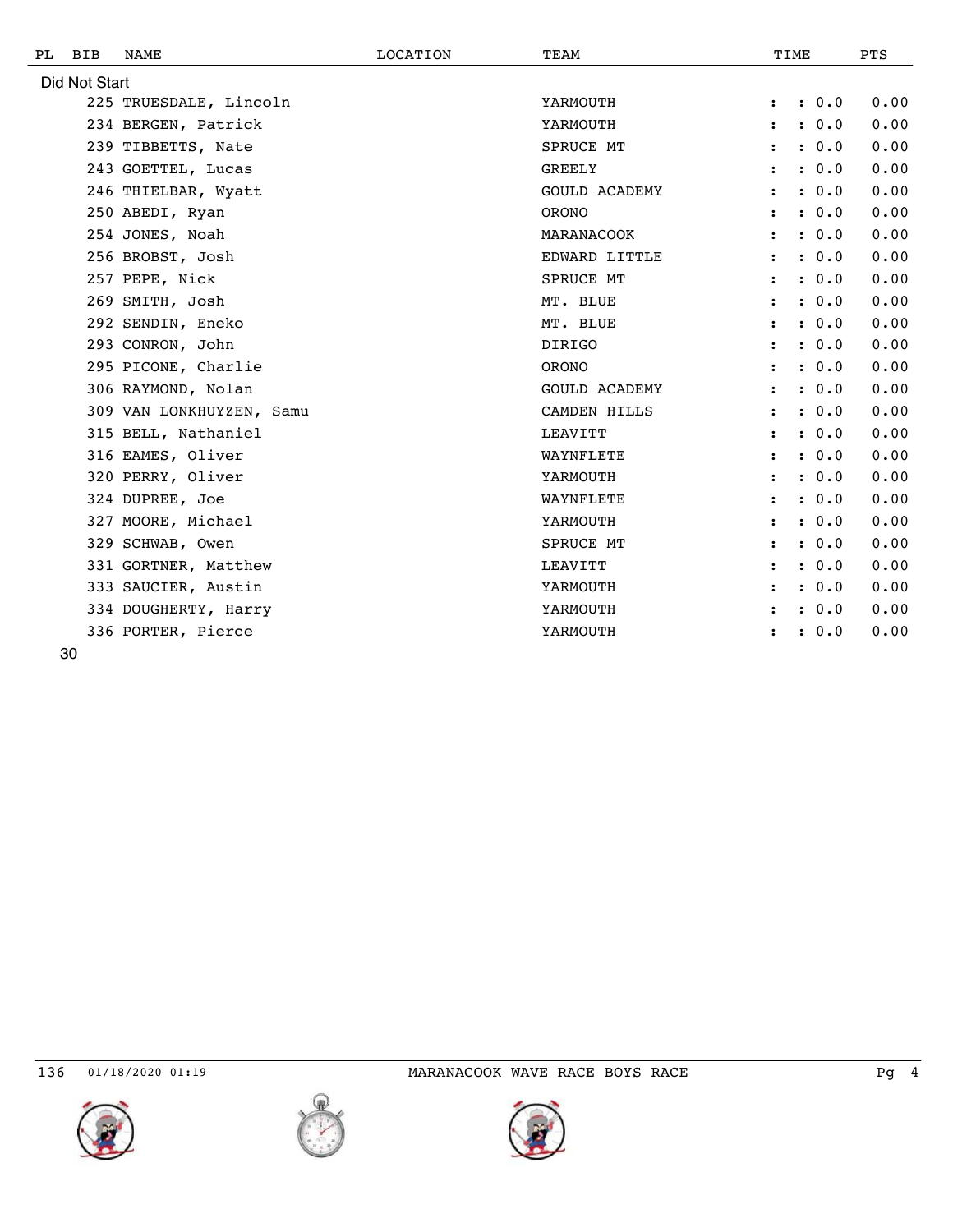Race 20200118

#### **MEN'S TEAM RESULTS**

| Plc | Team            | DIV            | EVENT 1 | EVENT <sub>2</sub> | EVENT <sub>3</sub> | EVENT 4 | <b>TOTAL</b> |
|-----|-----------------|----------------|---------|--------------------|--------------------|---------|--------------|
|     | 1 CMSC          | 4              | 774.0   |                    |                    |         | 774.0        |
|     | 2 GOULD ACADEMY | 4              | 753.0   |                    |                    |         | 753.0        |
|     | 3 MT. BLUE      | 4              | 737.0   |                    |                    |         | 737.0        |
|     | 4 LEAVITT       | 4              | 723.0   |                    |                    |         | 723.0        |
|     | 5 EDWARD LITTLE | 4              | 717.0   |                    |                    |         | 717.0        |
|     | 6 MARANACOOK    | 4              | 701.0   |                    |                    |         | 701.0        |
|     | 7 YARMOUTH      | 4              | 683.0   |                    |                    |         | 683.0        |
|     | 8 MT ABRAM      | 4              | 683.0   |                    |                    |         | 683.0        |
|     | 9 OXFORD HILLS  | 4              | 640.0   |                    |                    |         | 640.0        |
|     | 10 DIRIGO       | 4              | 585.0   |                    |                    |         | 585.0        |
|     | 11 ORONO        | 4              | 577.0   |                    |                    |         | 577.0        |
|     | 12 CAMDEN HILLS | $\overline{4}$ | 576.0   |                    |                    |         | 576.0        |
|     | 13 SPRUCE MT    | 4              | 573.0   |                    |                    |         | 573.0        |
|     | 14 GREELY       | 3              | 462.0   |                    |                    |         | 462.0        |
|     | 15 WAYNFLETE    | 2              | 296.0   |                    |                    |         | 296.0        |
|     | 16 ST DOMS      | $\mathbf{1}$   | 185.0   |                    |                    |         | 185.0        |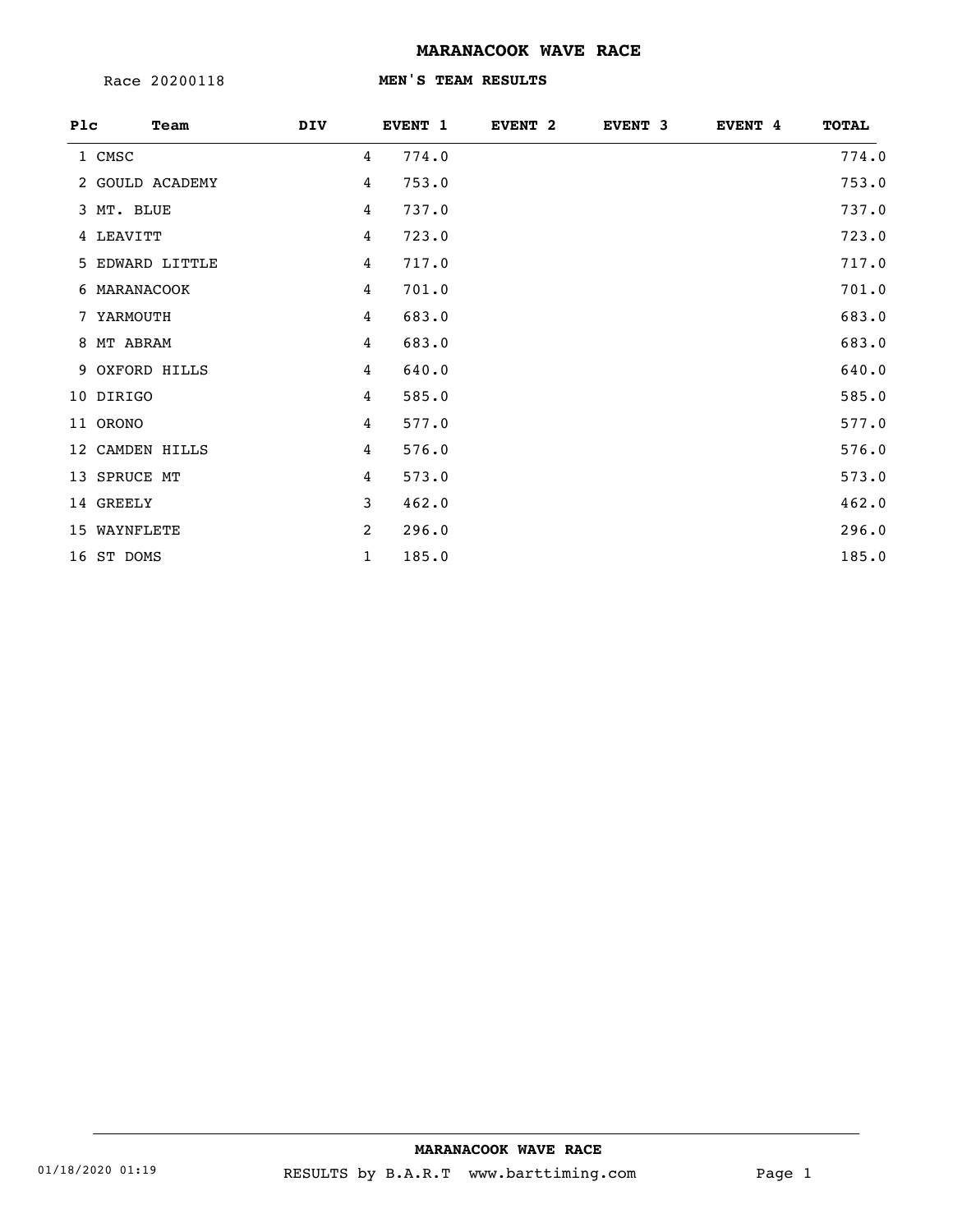



BOYS RACE

01/18/2020 Quarry Road-Waterville

RACE#:20200118

| PL.                  | <b>BIB</b> | NAME                   | LOCATION | TEAM                 | TIME                | <b>PTS</b> |  |  |  |
|----------------------|------------|------------------------|----------|----------------------|---------------------|------------|--|--|--|
| <b>FRESHMAN BOYS</b> |            |                        |          |                      |                     |            |  |  |  |
| 1                    |            | 304 ROSS, Zach         |          | CMSC                 | : 14:48.8 200.00    |            |  |  |  |
| $\overline{2}$       |            | 298 SHIFRIN, Eli       |          | <b>GOULD ACADEMY</b> | $: 14: 49.1$ 199.00 |            |  |  |  |
| 3                    |            | 297 CONDIT, Benjamin   |          | EDWARD LITTLE        | $: 14:50.4$ 198.00  |            |  |  |  |
| 4                    |            | 312 SIFF, Owen         |          | CMSC                 | $: 15: 22.9$ 197.00 |            |  |  |  |
| 5                    |            | 299 OUELLETTE, Logan   |          | LEAVITT              | :15:27.6 196.00     |            |  |  |  |
| 6                    |            | 308 ZUNDEL, Carson     |          | MT. BLUE             | $: 15: 57.3$ 195.00 |            |  |  |  |
| 7                    |            | 307 GEISINGER, Abraham |          | <b>SPRUCE MT</b>     | $: 16:18.6$ 194.00  |            |  |  |  |
| 8                    |            | 303 REDFIELD, Owen     |          | YARMOUTH             | $: 16:36.8$ 193.00  |            |  |  |  |
| 9                    |            | 310 WELSH, Cornelius   |          | YARMOUTH             | $: 16:36.9$ 192.00  |            |  |  |  |
| 10                   |            | 302 YEO, Aksel         |          | YARMOUTH             | $:16:55.0$ 191.00   |            |  |  |  |
| 11                   |            | 311 RAYMOND, John      |          | YARMOUTH             | $: 17:30.3$ 190.00  |            |  |  |  |
| 12                   |            | 318 BAYBUTT, Stuart    |          | YARMOUTH             | : 17: 47.6          | 0.00       |  |  |  |
| 13                   |            | 314 LIND, Aidan        |          | LEAVITT              | :18:26.1 188.00     |            |  |  |  |
| 14                   |            | 305 WARNOCK, Jeff      |          | MT ABRAM             | :18:28.5 187.00     |            |  |  |  |
| 15                   |            | 322 MOUSSEAU, Kurtis   |          | LEAVITT              | : 18: 33.0 186.00   |            |  |  |  |
| 16                   |            | 325 ANDERSON, Wyatt    |          | YARMOUTH             | : 18: 35.3          | 0.00       |  |  |  |
| 17                   |            | 317 BRENNAN, Darby     |          | YARMOUTH             | : 19: 37.5          | 0.00       |  |  |  |
| 18                   |            | 326 PATTINSON, Will    |          | YARMOUTH             | : 20: 01.2          | 0.00       |  |  |  |
| 19                   |            | 301 ROBINSON, Reed     |          | WAYNFLETE            | $: 20:14.1$ 184.00  |            |  |  |  |
| 20                   |            | 300 NELSON, Eric       |          | MARANACOOK           | :20:40.5 183.00     |            |  |  |  |
| 21                   |            | 330 SHIELDS, Elliott   |          | LEAVITT              | : 20: 55.5 182.00   |            |  |  |  |
| 22                   |            | 319 RUSSO, Gaelan      |          | CMSC                 | $: 21:09.1$ 181.00  |            |  |  |  |
| 23                   |            | 332 PIKER, Max         |          | YARMOUTH             | : 26:28.0           | 0.00       |  |  |  |
| 24                   |            | 313 PERKINS, Sam       |          | <b>SPRUCE MT</b>     | $: 27:32.8$ 180.00  |            |  |  |  |
| 25                   |            | 335 RIZKALLAH, Sami    |          | YARMOUTH             | : 27: 48.8          | 0.00       |  |  |  |
| 26                   |            | 323 EASTER, Conner     |          | MARANACOOK           | $:32:24.4$ 179.00   |            |  |  |  |
| 27                   |            | 321 DAIGLE, Brian      |          | SPRUCE MT            | $:32:45.4$ 178.00   |            |  |  |  |

01/18/2020 01:20 MARANACOOK WAVE RACE BOYS RACE Pg 1





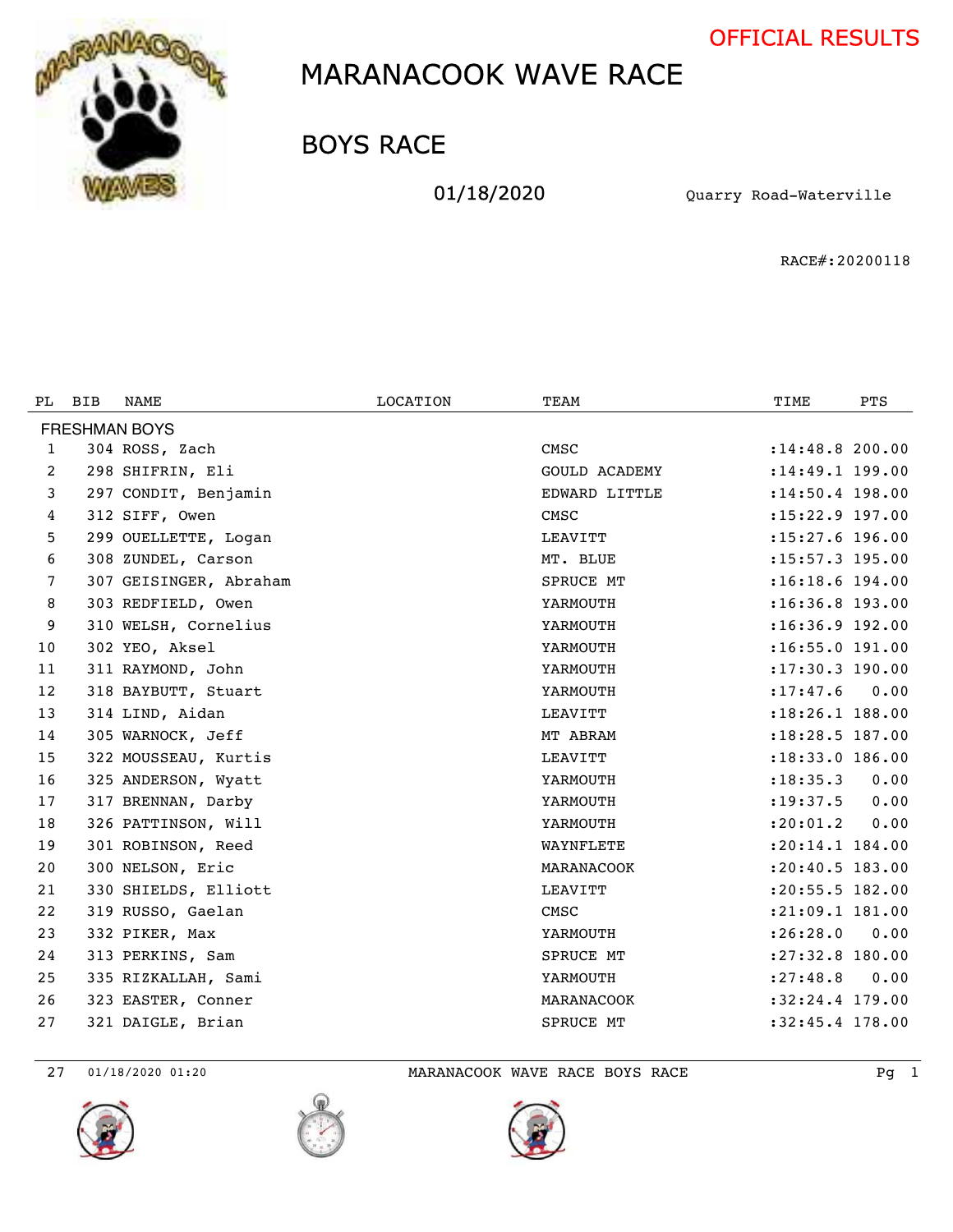| PL                   | BIB                | NAME                     | LOCATION | TEAM          | TIME                | PTS  |  |  |
|----------------------|--------------------|--------------------------|----------|---------------|---------------------|------|--|--|
| <b>FRESHMAN BOYS</b> |                    |                          |          |               |                     |      |  |  |
| 28                   |                    | 328 PEPE, Matt           |          | SPRUCE MT     | $:38:52.4$ 177.00   |      |  |  |
|                      | 28                 |                          |          |               |                     |      |  |  |
| SOPHOMORE BOYS       |                    |                          |          |               |                     |      |  |  |
| $\mathbf{1}$         |                    | 261 LIVINGOOD, Nate      |          | GOULD ACADEMY | $: 13:02.6$ 176.00  |      |  |  |
| 2                    |                    | 266 COTE, Caden          |          | CMSC          | $: 13: 26.4$ 175.00 |      |  |  |
| 3                    |                    | 259 HEMINGWAY, Alex      |          | MT ABRAM      | : 14: 43.2 174.00   |      |  |  |
| 4                    |                    | 262 JUDKINS, Sam         |          | MT. BLUE      | :15:32.6 173.00     |      |  |  |
| 5                    |                    | 263 OLMSTEAD, Max        |          | MARANACOOK    | : 15: 43.3 172.00   |      |  |  |
| 6                    |                    | 260 SWIFT, Henry         |          | OXFORD HILLS  | $: 15: 49.2$ 171.00 |      |  |  |
| 7                    |                    | 267 WALTERS, Cam         |          | MT ABRAM      | $: 16:02.2$ 170.00  |      |  |  |
| 8                    |                    | 274 O'MAHONEY, Eoin      |          | CMSC          | :16:06.8            | 0.00 |  |  |
| 9                    |                    | 265 COWLES, Elliot       |          | YARMOUTH      | : 16: 25.6          | 0.00 |  |  |
| 10                   |                    | 278 RANGER, Colby        |          | MT. BLUE      | $:16:28.8$ 168.00   |      |  |  |
| 11                   |                    | 286 DOSCINSKI, Isaiah    |          | MT. BLUE      | $: 16:36.1$ 167.00  |      |  |  |
| 12                   |                    | 273 BELL, Stefan         |          | YARMOUTH      | : 17:08.9           | 0.00 |  |  |
| 13                   |                    | 276 VANDERWOOD, Grey     |          | OXFORD HILLS  | $: 17:21.2$ 166.00  |      |  |  |
| 14                   |                    | 281 GAWTRY, Jack         |          | YARMOUTH      | : 17: 27.0          | 0.00 |  |  |
| 15                   |                    | 277 HALL, Simon          |          | EDWARD LITTLE | $: 17:28.0$ 165.00  |      |  |  |
| 16                   |                    | 272 WAGG, Henry          |          | WAYNFLETE     | :18:01.8 164.00     |      |  |  |
| 17                   |                    | 284 RUDMAN, Paul         |          | OXFORD HILLS  | $: 18: 27.2$ 163.00 |      |  |  |
| 18                   |                    | 289 FLOWERDEW, Sawyer    |          | YARMOUTH      | : 18: 51.6          | 0.00 |  |  |
| 19                   |                    | 291 SANBORN, Donovan     |          | OXFORD HILLS  | :18:55.1 162.00     |      |  |  |
| 20                   |                    | 283 TECENO, Hakon        |          | OXFORD HILLS  | : 19:04.6           | 0.00 |  |  |
| 21                   |                    | 275 BERG, Zach           |          | MARANACOOK    | : 19: 23.4 160.00   |      |  |  |
| 22                   |                    | 288 MCCLELLEN, Kyle      |          | ORONO         | $: 19: 36.4$ 159.00 |      |  |  |
| 23                   |                    | 264 OWEN, Tommy          |          | ORONO         | :19:47.2 158.00     |      |  |  |
| 24                   |                    | 268 DUNN, Cooper         |          | EDWARD LITTLE | :20:05.8 157.00     |      |  |  |
| 25                   |                    | 270 BERRY, Hunter        |          | DIRIGO        | :20:26.8 156.00     |      |  |  |
| 26                   |                    | 294 MABEE, Ashton        |          | <b>ORONO</b>  | :22:10.9 155.00     |      |  |  |
| 27                   |                    | 296 RIDDLE, Jack         |          | YARMOUTH      | : 22: 39.9 0.00     |      |  |  |
| 28                   |                    | 282 VARICK, Olas         |          | GREELY        | $: 22: 46.3$ 154.00 |      |  |  |
| 29                   |                    | 290 BADEAU, Seth         |          | MARANACOOK    | : 24:56.3           | 0.00 |  |  |
| 30                   |                    | 271 BACHKOVSKY, Aleks    |          | LEAVITT       | : 27: 27.7          | 0.00 |  |  |
| 31                   |                    | 285 NEWTON, Brandon      |          | EDWARD LITTLE | :27:32.1 151.00     |      |  |  |
| 32                   |                    | 287 PESSARA, John        |          | CAMDEN HILLS  | :29:11.6 150.00     |      |  |  |
| 33                   |                    | 280 LAFONTAINE, Zackary  |          | LEAVITT       | :33:29.8            | 0.00 |  |  |
| 34                   |                    | 279 MORRIS, Logan        |          | DIRIGO        | $:35:09.5$ 148.00   |      |  |  |
|                      | 34                 |                          |          |               |                     |      |  |  |
|                      | <b>JUNIOR BOYS</b> |                          |          |               |                     |      |  |  |
| $\mathbf{1}$         |                    | 230 BEAN, Utah           |          | GOULD ACADEMY | $: 13: 44.1$ 147.00 |      |  |  |
| 2                    |                    | 235 HARVEY, Leif         |          | GREELY        | $: 13: 49.7$ 146.00 |      |  |  |
| 3                    |                    | 229 BIGOS-LOWE, Harrison |          | EDWARD LITTLE | : 15:05.0           | 0.00 |  |  |
| 4                    |                    | 232 BELL, Eli            |          | LEAVITT       | : 15: 34.4          | 0.00 |  |  |
|                      |                    |                          |          |               |                     |      |  |  |





66 01/18/2020 01:20 MARANACOOK WAVE RACE BOYS RACE Pg 2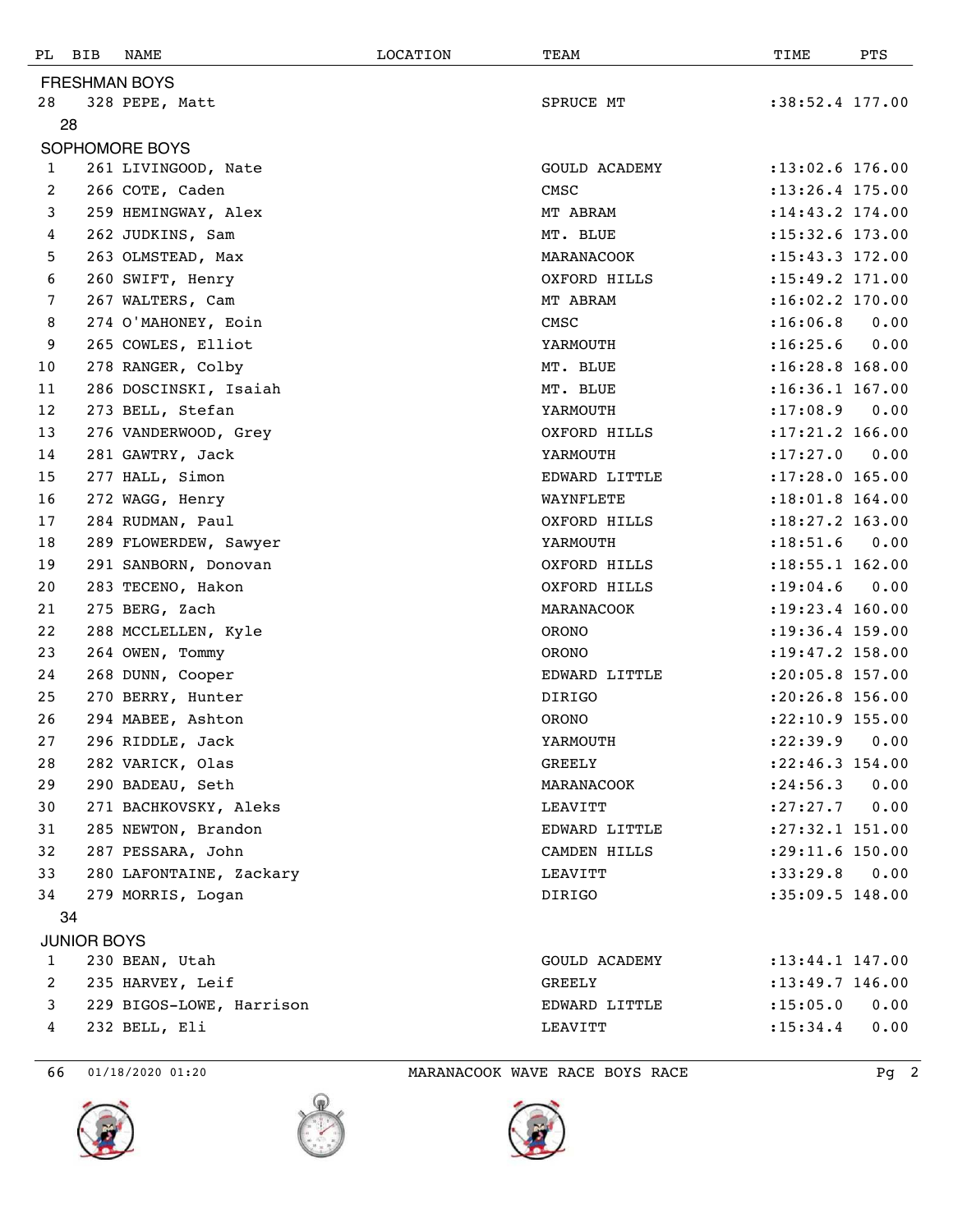| PL | BIB                | NAME                     | <b>LOCATION</b> | TEAM                 | TIME                | PTS  |
|----|--------------------|--------------------------|-----------------|----------------------|---------------------|------|
|    | <b>JUNIOR BOYS</b> |                          |                 |                      |                     |      |
| 5  |                    | 231 JOYCE, Jackson       |                 | MT. BLUE             | : 15:58.1           | 0.00 |
| 6  |                    | 236 EGGE, Deven          |                 | EDWARD LITTLE        | : 16: 13.3          | 0.00 |
| 7  |                    | 240 MADISON, Zach        |                 | LEAVITT              | : 16: 40.2          | 0.00 |
| 8  |                    | 238 GREENBERG, Dylan     |                 | <b>GOULD ACADEMY</b> | :16:49.0 142.00     |      |
| 9  |                    | 245 PAWLINA, James       |                 | EDWARD LITTLE        | : 16: 51.5          | 0.00 |
| 10 |                    | 233 ORSMOND, Ian         |                 | CAMDEN HILLS         | $: 17:05.1$ 141.00  |      |
| 11 |                    | 237 MORRISON, Aiden      |                 | EDWARD LITTLE        | : 17: 44.7          | 0.00 |
| 12 |                    | 248 GALLANT, Jacob       |                 | DIRIGO               | :18:05.7 140.00     |      |
| 13 |                    | 252 BURHOE, Casey        |                 | EDWARD LITTLE        | : 18:08.6           | 0.00 |
| 14 |                    | 244 LANGLOIS, Cameron    |                 | EDWARD LITTLE        | : 18: 15.5          | 0.00 |
| 15 |                    | 241 PORTER, Elias        |                 | CAMDEN HILLS         | $: 18: 45.4$ 139.00 |      |
| 16 |                    | 253 JAQUES, Spencer      |                 | <b>DIRIGO</b>        | :19:38.2 138.00     |      |
| 17 |                    | 249 GRAY, Wilson         |                 | CAMDEN HILLS         | $: 20: 29.1$ 137.00 |      |
| 18 |                    | 228 THURLOW, Dalton      |                 | MT ABRAM             | : 20: 30.5 136.00   |      |
| 19 |                    | 251 GETCHELL, Will       |                 | GREELY               | $: 20: 33.3$ 135.00 |      |
| 20 |                    | 247 SMITH, Jacob         |                 | MT. BLUE             | : 21:06.6           | 0.00 |
| 21 |                    | 242 SAUCIER, Thorin      |                 | <b>ORONO</b>         | : 21:09.5 133.00    |      |
| 22 |                    | 255 WHEELER, Thomaso     |                 | <b>ORONO</b>         | : 24:24.9           | 0.00 |
| 23 |                    | 258 WILKINS, Blaine      |                 | DIRIGO               | : 26:25.8           | 0.00 |
|    | 23                 |                          |                 |                      |                     |      |
|    | <b>SENIOR BOYS</b> |                          |                 |                      |                     |      |
| 1  |                    | 204 MCPHEDRAN, Carter    |                 | MARANACOOK           | : 13: 26.8          | 0.00 |
| 2  |                    | 207 ROSS, Eli            |                 | CMSC                 | : 14:00.2           | 0.00 |
| 3  |                    | 202 HORNBACH, Evan       |                 | MT. BLUE             | : 14: 44.9          | 0.00 |
| 4  |                    | 203 VARNEY, Everet       |                 | LEAVITT              | : 15:26.8           | 0.00 |
| 5  |                    | 211 D'ALESSANDRO, Mark   |                 | ST DOMS              | :15:32.6 128.00     |      |
| 6  |                    | 212 STOCKWELL, Brady     |                 | MARANACOOK           | : 16:07.4           | 0.00 |
| 7  |                    | 206 LANGENBACH, Kendrick |                 | YARMOUTH             | : 16:07.9           | 0.00 |
| 8  |                    | 209 MCCARTHY, Clay       |                 | MT. BLUE             | :16:20.8            | 0.00 |
| 9  |                    | 216 LIND, Eli            |                 | LEAVITT              | : 16: 48.9          | 0.00 |
| 10 |                    | 201 ROLLINS, Chandler    |                 | MT ABRAM             | : 17: 19.0          | 0.00 |
| 11 |                    | 219 MABEE, Nolan         |                 | ORONO                | : 17: 24.0          | 0.00 |
| 12 |                    | 213 LAMOURIE, Daniel     |                 | YARMOUTH             | : 17: 27.3          | 0.00 |
| 13 |                    | 220 MCGRATH, Jack        |                 | YARMOUTH             | : 18: 03.5          | 0.00 |
| 14 |                    | 210 NADEAU, Damien       |                 | DIRIGO               | : 18: 52.6          | 0.00 |
| 15 |                    | 215 LINDSEY, Gene        |                 | SPRUCE MT            | : 19: 17.0          | 0.00 |
| 16 |                    | 217 COLVIN, Will         |                 | MARANACOOK           | : 20: 24.2          | 0.00 |
| 17 |                    | 218 TINKHAM, Campton     |                 | MARANACOOK           | : 20:26.9           | 0.00 |
| 18 |                    | 223 CUSHING, Nathan      |                 | MARANACOOK           | : 24:37.9           | 0.00 |
| 19 |                    | 226 ROBISON, Cade        |                 | YARMOUTH             | : 24:45.8           | 0.00 |
| 20 |                    | 224 ELLIS, Tucker        |                 | <b>ORONO</b>         | : 26: 49.1          | 0.00 |
| 21 |                    | 227 RIZKALLAH, Odeh      |                 | YARMOUTH             | : 27: 55.7          | 0.00 |
|    | 21                 |                          |                 |                      |                     |      |